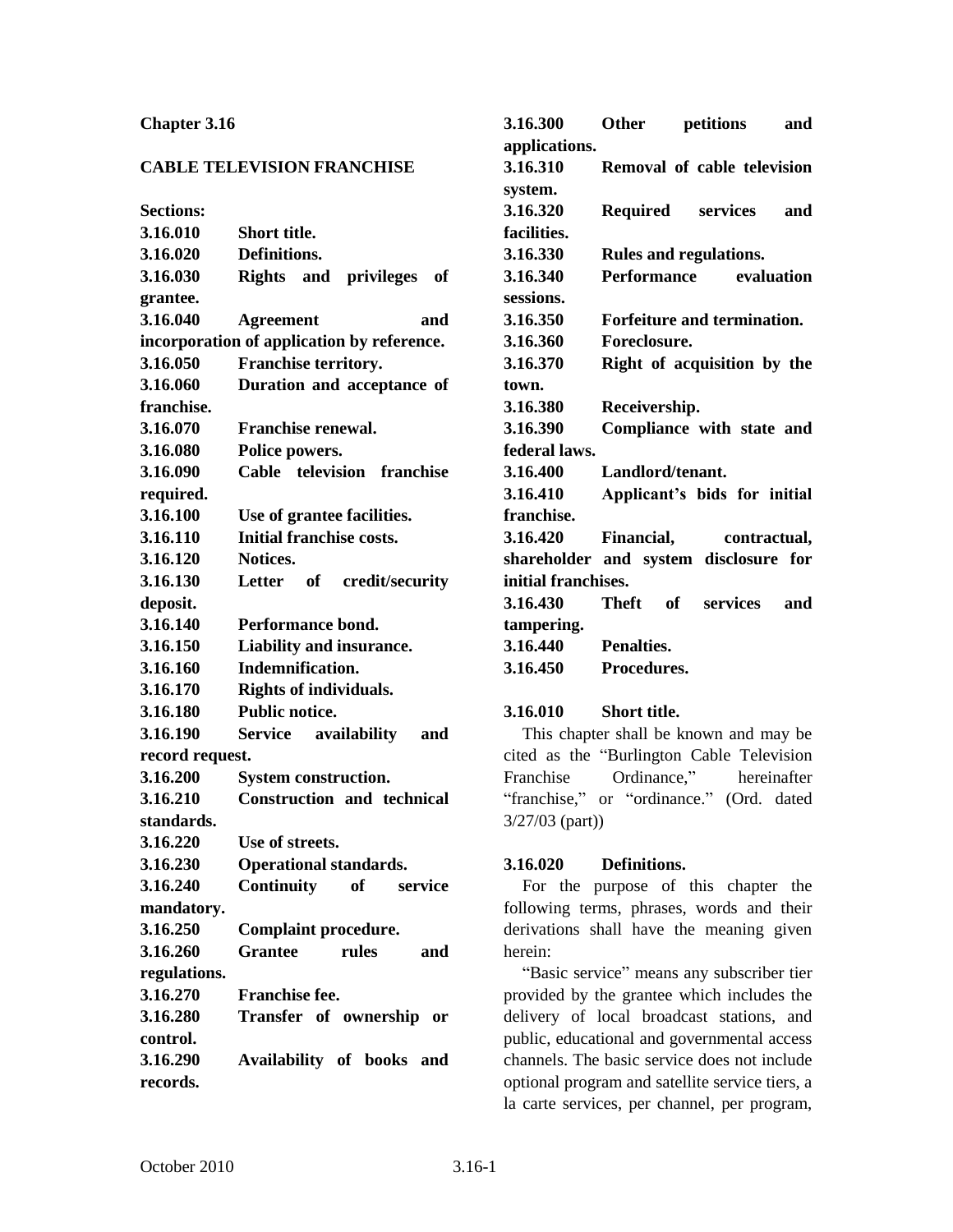or auxiliary services for which a separate charge is made. However, grantee may include other satellite signals on the basic tier.

"Cable system" or "system" or "cable television system" means a system of antennas, cables, wires, lines, towers, wave guides, or other conductors, converters, equipment or facilities, designed and constructed for the purpose of producing, receiving, transmitting, amplifying and distributing, audio, video, and other forms of electronic, electrical or optical signals, which includes cable television service and which is located in the town. The definition shall not include any such facility that serves or will serve only subscribers in one or more multiple unit dwellings under common ownership, control or management, and which does not use town rights-of-way.

"Class IV channel" means a signaling path provided by a cable communications system to transmit signals of any type from a subscriber terminal to another point in the cable communications system.

"Control" and/or "controlling interest" means actual working control or ownership of a system in whatever manner exercised. A rebuttable presumption of the existence of control or a controlling interest shall arise from the beneficial ownership, directly or indirectly, by any person or entity (except underwriters during the period in which they are offering securities to the public) of ten (10) percent or more of a cable system or the franchise under which the system is operated. A change in the control or controlling interest of an entity which has control or a controlling interest in a grantee shall constitute a change in the control or controlling interest of the system under the same criteria. Control or controlling interest as used herein may be held simultaneously by more than one person or entity.

"Converter" means an electronic device which converts signals to a frequency not

susceptible to interference within the television receiver of a subscriber, and by an appropriate channel selector also permits a subscriber to view more than twelve  $(12)$ channels delivered by the system at designated converter dial locations.

"FCC" means the Federal Communications Commission and any legally appointed, designated or elected agent or successor.

"Grantee" means a person or entity to whom or which a franchise under this chapter is granted by the town, along with the lawful successors or assigns of such person or entity.

"Gross revenues" means all compensation received directly or indirectly by the grantee herein from subscribers or users in payment for television of FM radio signals or services received within the town but excluding any taxes on services, furnished by grantee, imposed directly on any subscriber or user by any state, city or other governmental unit and also excluding any compensation received by grantee for installation of the service connections.

"Initial service" area means all areas in the town having at least twenty (20) dwelling units per street mile.

"Installation" means the connection of the system from feeder cable to subscribers' terminals.

"May" is permissive.

"Monitoring" means observing a communications signal, or the absence of a signal, where the observer is neither the subscriber nor the programmer, whether the signal is observed by visual or electronic means, for any purpose whatsoever; provided monitoring shall not include system wide, non individually addressed sweeps of the system for purposes of verifying system integrity, controlling return paths transmissions, or billing for pay services.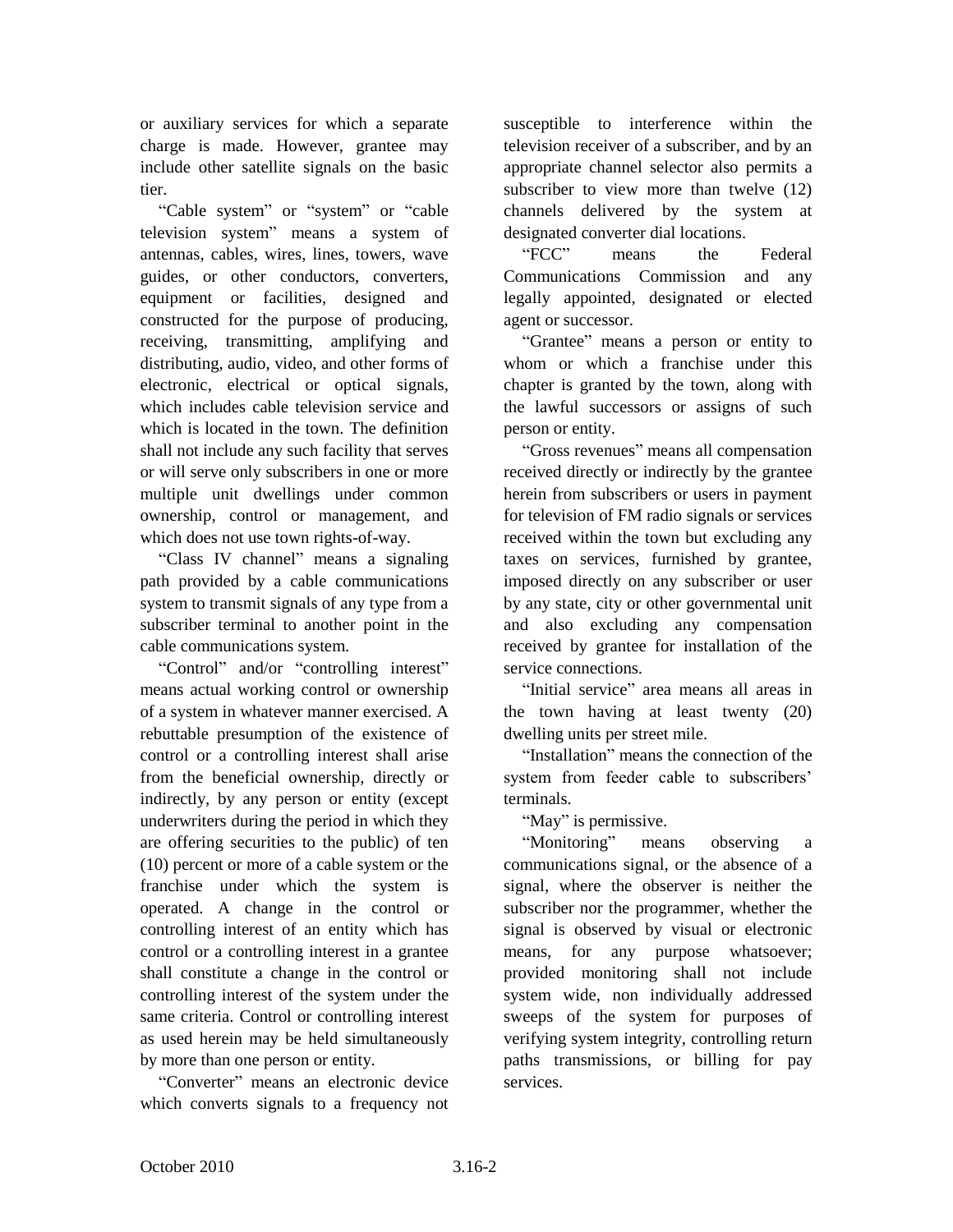"Normal business hours" as applied to the grantee, shall mean those hours during which similar businesses in the town are open to serve customers. In all cases, normal business hours shall include some evening hours at least one night per week, and/or some weekend hours.

"Normal operating conditions" means those service conditions which are within the control of the grantee. Those conditions which are not within the control of the grantee include, but are not limited to, natural disasters, civil disturbances, power outages, telephone network outages, and severe or unusual weather conditions. Those conditions which are ordinarily within the control of the grantee include, but are not limited to, special promotions, pay-per-view events, rate increases, regular peak or seasonal demand periods, and maintenance or upgrade of the cable system.

"Shall" is mandatory.

"Service interruption" and/or "outages" means the loss of either picture or sound or both for a single or multiple subscriber(s).

"Street" means the surface of and all rights-of-way and the space above and below any public street, road, highway, freeway, lane, path, public way or place, sidewalk, alley, court, boulevard, parkway, drive or easement now or hereafter held by the town for the purpose of public travel and shall include other easements or rights-ofway as shall now be held or hereafter held by the town which shall, within their proper use and meaning entitle the grantee to the use thereof for the purposes of installing poles, wires, cable, conductors, ducts, conduits, vaults, manholes, amplifiers, appliances, attachments, and other property as may be ordinarily necessary and pertinent to a telecommunications system.

"Subscriber" means any person, firm, grantee, corporation, or association lawfully receiving basic and/or any additional service from grantee.

"User" means a party utilizing a cable television system channel for purposes of production or transmission of material to subscribers, as contrasted with receipt thereof in a subscriber capacity.

"Town" means the town of Burlington, Wisconsin. (Ord. dated 3/27/03 (part))

# **3.16.030 Rights and privileges of grantee.**

Any franchise granted by the town pursuant to Wisconsin Statutes Section 66.082 shall grant to the grantee the right and privilege to erect, construct, operate and maintain in, upon, and along, across, above, over and under the streets, now in existence and as may be created or established during its terms; any poles, wires, cable, underground conduits, manholes, and other television conductors and fixtures necessary for the maintenance and operation of a cable system. (Ord. dated 3/27/03 (part))

# **3.16.040 Agreement and incorporation of application by reference.**

A. Upon adoption of any franchise agreement and execution thereof by the grantee, the grantee agrees to be bound by all the terms and conditions contained in this chapter.

B. Any grantee also agrees to provide all services specifically set forth in its application if any and to provide cable television service within the confines of the town; and by its acceptance of the franchise, the grantee specifically grants and agrees that its application is incorporated by reference and made a part of the franchise. In the event of a conflict between such proposals and the provisions of this chapter, that provision which provides the greatest benefit to the town, in the opinion of the town, shall prevail. (Ord. dated 3/27/03 (part))

### **3.16.050 Franchise territory.**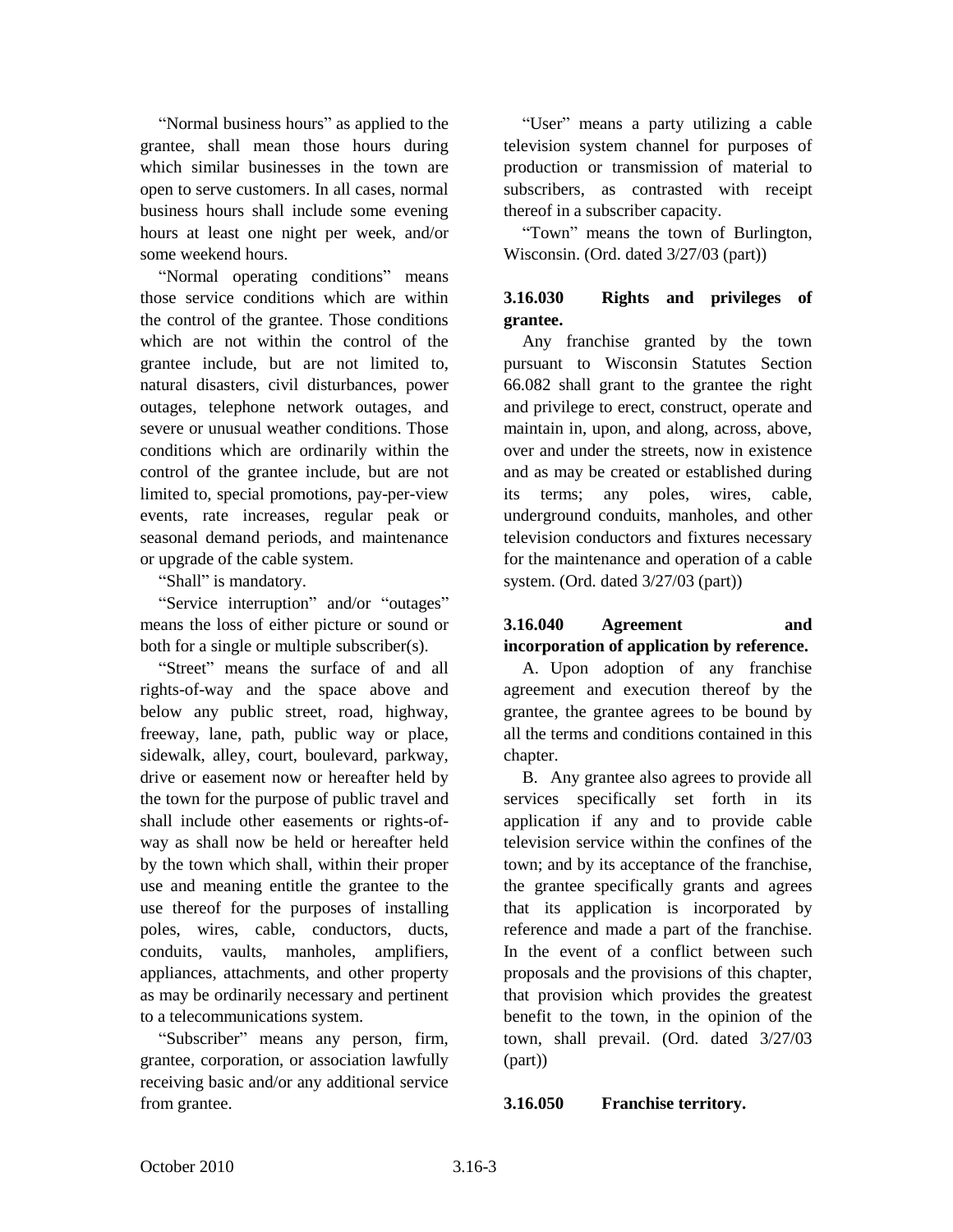Any franchise is for the present territorial limits of the town and for any area added during the term of the franchise. (Ord. dated 3/27/03 (part))

## **3.16.060 Duration and acceptance of franchise.**

The franchise and the rights, privileges and authority granted shall take effect and be in force as set forth in the franchise agreement and shall continue in force and effect for a term of no longer than fifteen (15) years, provided that within fifteen (15) days after the date of final passage of the franchise the grantee shall file with the town its unconditional acceptance of the franchise and promise to comply with and abide by all its provisions, terms and conditions. Such acceptance and promise shall be in writing duly executed and sworn to, by, or on behalf of the grantee before a notary public or other officer authorized by law to administer oaths. Such franchise shall be non-exclusive and revocable. (Ord. dated 3/27/03 (part))

### **3.16.070 Franchise renewal.**

A. Current Federal Statutory Process.

1. The town may, on its own initiative, during the six-month period which begins with the thirty-six (36) month before the franchise expiration, commence a proceeding which affords the public in the town appropriate notice and participation for the purpose of: (1) identifying the future cable-related community needs and interests; and (2) reviewing the performance of the grantee under the franchise. If the grantee submits, during such six-month period, a written renewal notice requesting the commencement of such proceeding, the town shall commence such proceeding not later than six months after the date such notice is submitted.

2. Upon completion of the proceeding under subsection 1 above, the grantee may, on its own initiative or at the request of the

town, submit a proposal for renewal. The town may establish a date by which such proposal shall be submitted.

3. Upon submittal by the grantee of a proposal to the town for the renewal of the franchise, the town shall provide prompt, public notice of such proposal and renew the franchise or issue a preliminary assessment that the franchise should not be renewed, and at the request of the grantee or on its own initiative, commence an administrative proceeding, after providing prompt, public notice of such proceeding.

4. The town shall consider in any administrative proceeding whether: (1) the grantee has substantially complied with material terms of the existing franchise and with applicable law; (2) the quality of the grantee's service,

including signal quality, response to consumer complaints and billing practices, but without regard to the mix or quality of cable services or other services provided over the system, has been reasonable in the light of community needs; (3) the grantee has the financial, legal and technical ability to provide the services, facilities and equipment as set forth in the grantee's proposal; and (4) the grantee's proposal is reasonable to meet the future cable-related community needs and interests, taking into account the costs of meeting such needs and interests.

5. In any administrative proceeding described in subsection 4, the grantee shall be afforded adequate notice and the grantee and the town, or its designee, shall be afforded fair opportunity for full participation, including the right to introduce evidence (including evidence related to issues raised in the proceedings under subsection 4 above), to require the production of evidence and to question witnesses. A transcript shall be made of any such proceeding.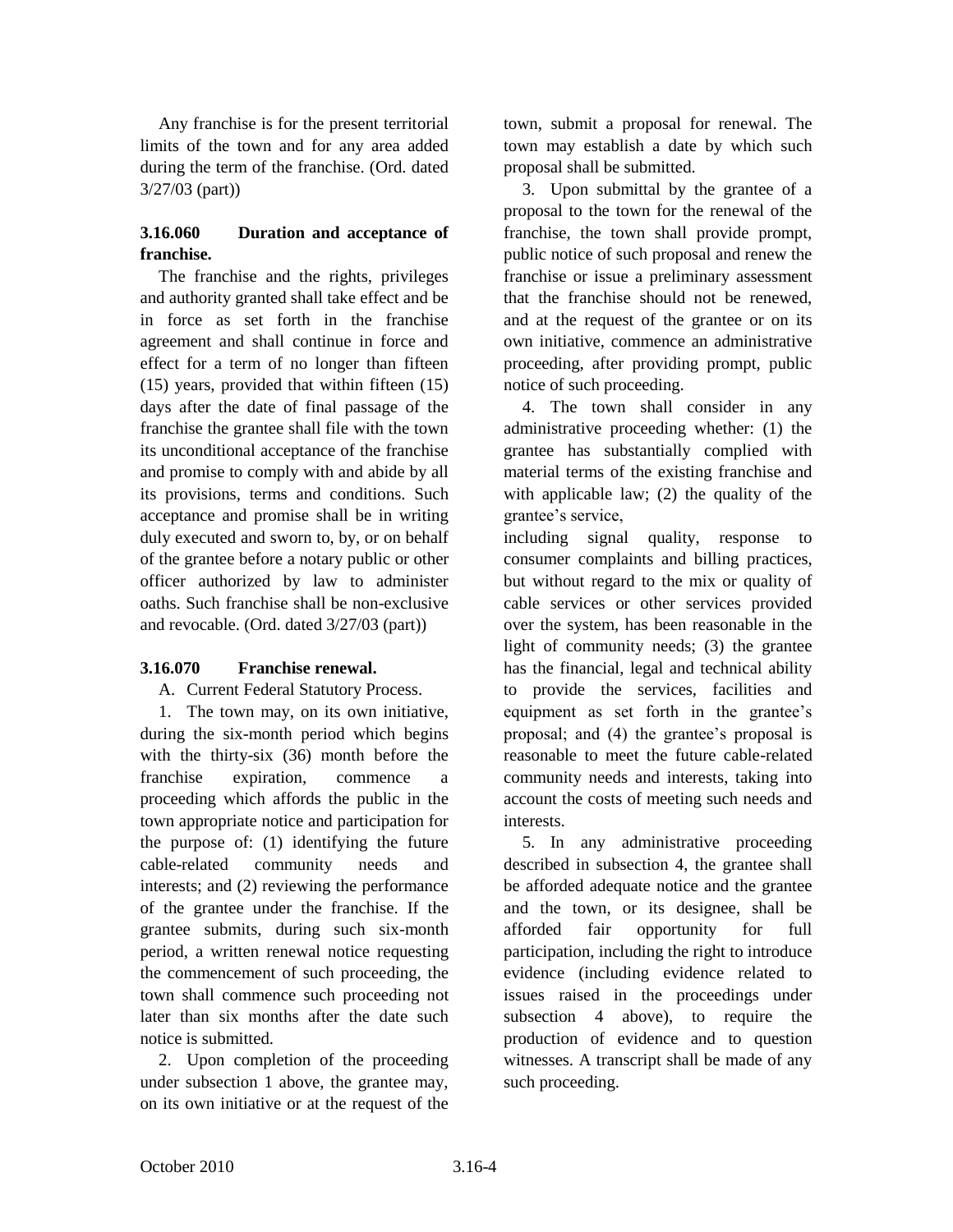6. At the completion of a proceeding under subsection 4, the town shall issue a written decision granting or denying the proposal for renewal based upon the record of such proceeding and transmit a copy of such decision to the grantee. Such decision shall state the reasons therefor.

7. Any denial of a proposal for renewal that has been submitted in compliance with the procedures set forth above, shall be based on one or more adverse findings made with respect to the factors described at  $(1)$ through (4) of subsection 4 pursuant to the record of the proceeding under said subsection. The town may not base a denial of renewal on a failure to substantially comply with the material terms of the franchise or on events considered under subsection 4 item 2 unless the town has provided the grantee with notice and the opportunity to cure or in any case in which it is documented that the town has waived its right to object.

8. The grantee may appeal any final decision or failure of the town to act in accordance with the procedural requirements of this section. The court shall grant appropriate relief if the court finds that: (1) any action of the town is not in compliance with the procedural requirements of this section; or (2) in the event of a final decision of the town denying the renewal proposal, the grantee has demonstrated that the adverse finding of the town with respect to each of the factors described in subsection 4 items 1 through 4 on which the denial is based is not supported by a preponderance of the evidence, based on the record of the administrative proceeding.

B. Franchise Renewal in the Event of Change in Federal Law. A franchise may be renewed by the town upon application of the grantee pursuant to the procedure established in this section, and in accordance with the then applicable law.

1. At least twenty-four (24) months prior to the expiration of the franchise, the grantee shall inform the town in writing of its intent to seek renewal of the franchise.

2. The grantee shall submit a proposal for renewal, which demonstrates:

a. That it has been and continues to be in substantial compliance with the terms, conditions, and limitations of this chapter and its franchise;

b. That its system has been installed, constructed, maintained and operated in accordance with the accepted standards of the industry, and this chapter and its franchise;

c. That it has the legal, technical, financial, and other qualifications to continue to maintain and operate its system, and to extend the same as the state of the art progresses so as to assure its subscribers high quality service; and

d. That it has made a good faith effort to provide services and facilities which accommodate the demonstrated needs of the community as may be reasonably ascertained by the town.

3. After giving public notice, the town shall proceed to determine whether the grantee has satisfactorily performed its obligations under the franchise. To determine satisfactory performance, the town shall consider technical developments and performance of the system, programming other services offered, cost of services, and any other particular requirements set in this chapter; also, the town shall consider the grantee's reports made to the town and the Federal Communication Commission; may require the grantee to make available specified records, documents, and information for this purpose, and may inquire specifically whether the grantee will supply services sufficient to meet community needs and interests; industry performance on a national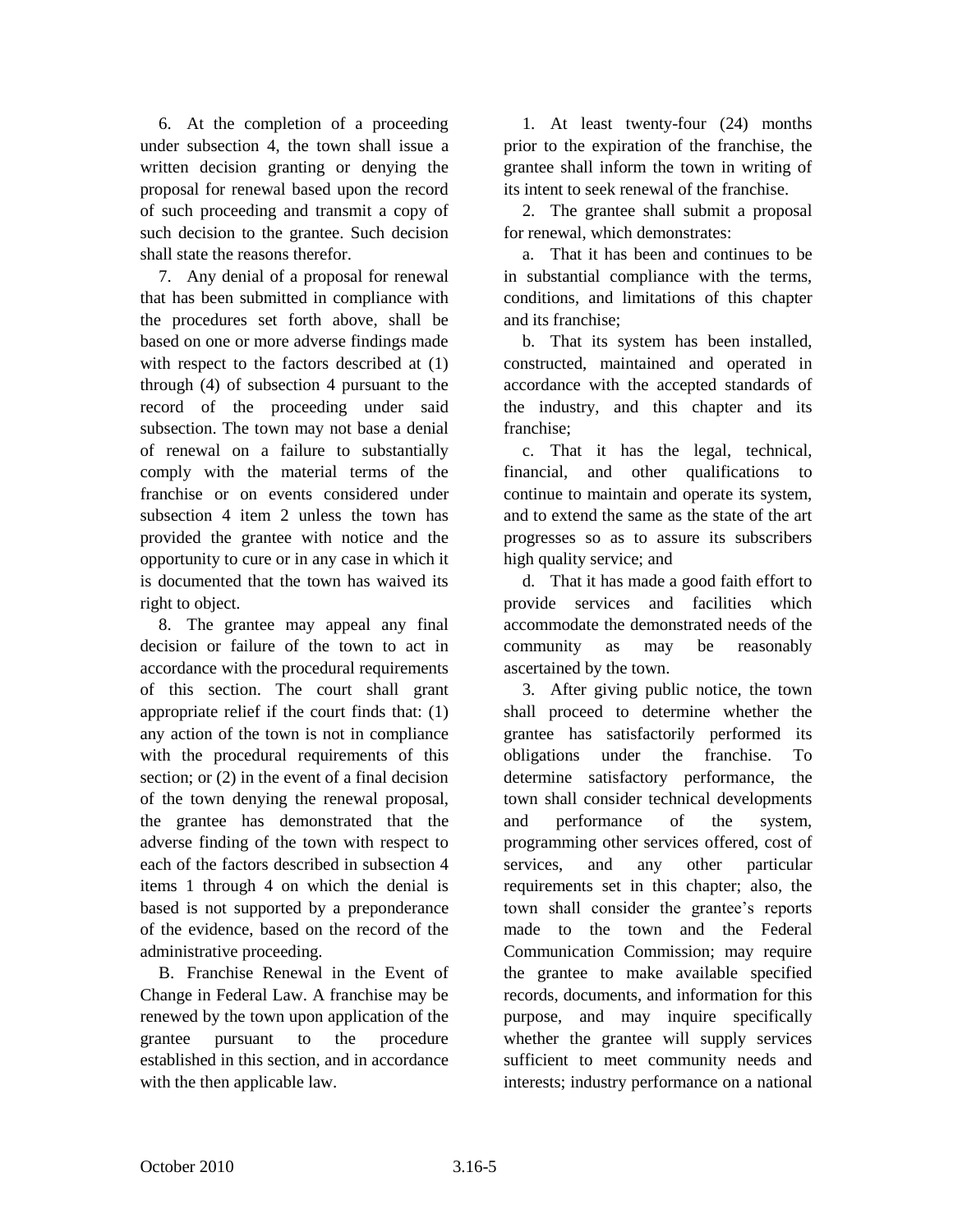basis shall also be considered. Provision shall be made for public comment.

4. The town shall then prepare any amendments to this chapter that it believes necessary.

5. If the town finds the grantee's performance satisfactory, and finds the grantee's technical, legal, and financial abilities acceptable, and finds the grantee's renewal proposal meets the future cablerelated needs of the town, a new franchise shall be granted pursuant to this chapter as amended for a period to be determined.

6. If the grantee is determined by the town to have performed unsatisfactorily, new applicants may be sought and evaluated and a franchise award shall be made by the town according to franchising procedures adopted by the town. (Ord. dated 3/27/03 (part))

## **3.16.080 Police powers.**

A. In accepting this franchise, the grantee shall acknowledge that its rights hereunder are subject to the police power of the town to adopt and enforce general ordinances necessary to the safety and welfare of the public; and shall agree to comply with all applicable general laws and ordinances enacted by the town pursuant to such power.

B. Any conflict between the provisions of this ordinance and any other present or future lawful exercise of the town's police powers shall be resolved in favor of the latter, except that any such exercise that is not of general application in the jurisdiction, or applies exclusively to the grantee or cable television systems which contains provisions inconsistent with this franchise, shall prevail only if upon such exercise the town finds an emergency exists constituting a danger to health, safety, property or general welfare or such exercise is mandated by law. (Ord. dated 3/27/03 (part))

# **3.16.090 Cable television franchise required.**

No cable television system shall be allowed to occupy or use the streets, i.e. rights-of-way, for system installation and maintenance purposes, of the town or be allowed to operate without a franchise. (Ord. dated 3/27/03 (part))

# **3.16.100 Use of grantee facilities.**

The town shall have the right, during the life of this franchise, to install and maintain free of charge upon the poles of the grantee any wire or pole fixtures that do not unreasonably interfere with the cable television system operations of the grantee. The town shall indemnify and hold harmless the grantee from any claim that might arise due to or as a result of the town's use. (Ord. dated 3/27/03 (part))

## **3.16.110 Initial franchise costs.**

Costs to be borne by the grantee shall include any requirements or charges incidental to the awarding or enforcing of the initial franchise, but shall not be limited to, all costs of publications of notices prior to any public meeting provided for pursuant to this franchise, and any costs not covered by application fees, incurred by the town in its study, preparation of proposal documents, evaluation of all applications, and examinations of the applicants' qualifications. (Ord. dated 3/27/03 (part))

### **3.16.120 Notices.**

All notices from the grantee to the town pursuant to this chapter shall be to the town administrator's office. The grantee shall maintain with the town, throughout the term of this franchise, an address for service of notices by mail. The grantee shall maintain a central office to address any issues relating to operating under this cable television chapter. (Ord. dated 3/27/03 (part))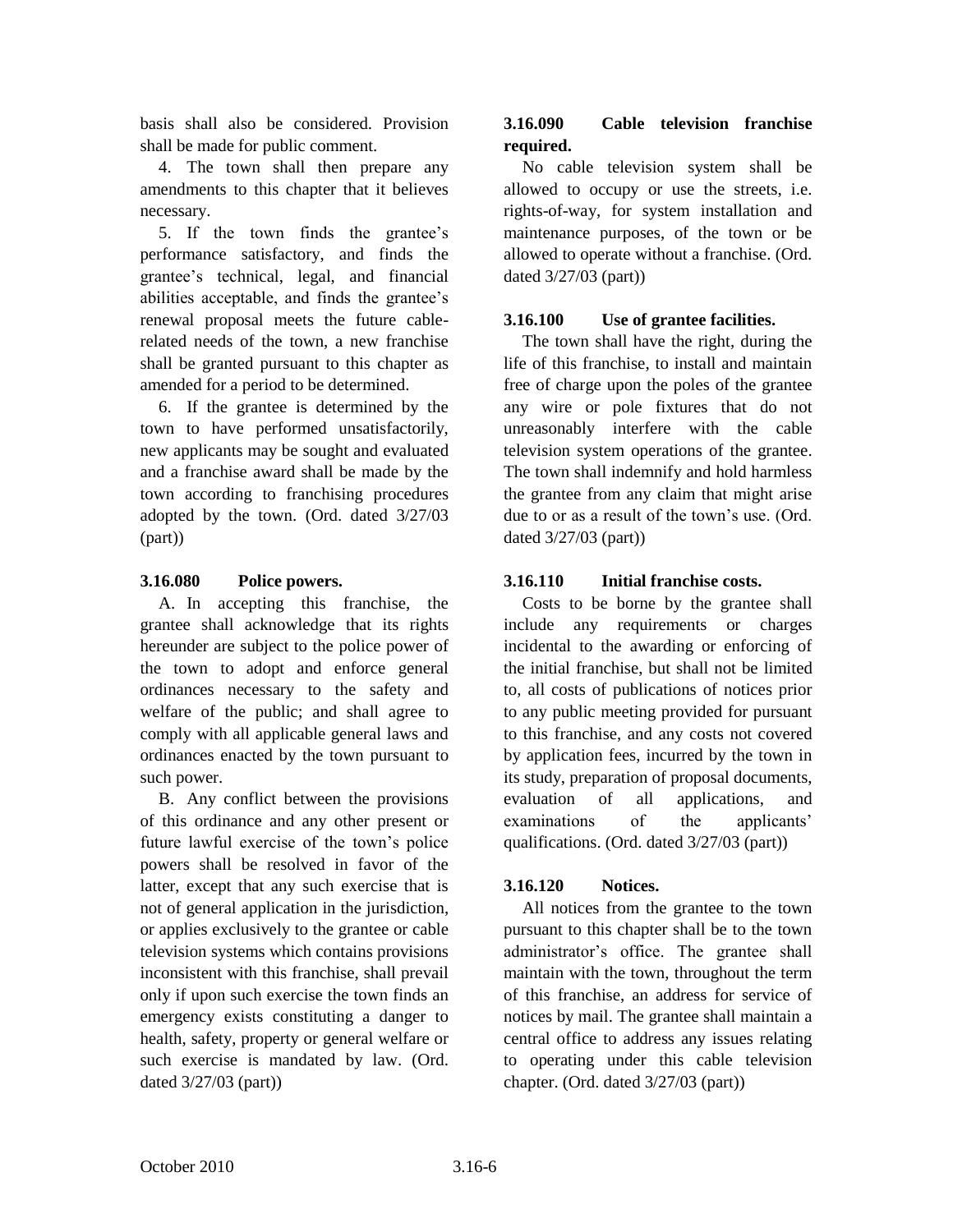# **3.16.130 Letter of credit/security deposit.**

A. Within fifteen (15) days after the award of the initial franchise, the grantee shall deposit with the town either an irrevocable letter of credit from a financial institution or a security deposit in the amount of fifty thousand dollars (\$50,000.00) with the form to be established by the town. The form and content of such letter of credit or security deposit shall be approved by the town attorney. These instruments shall be used to insure the faithful performance of the grantee of all provisions of this franchise; and compliance with all orders, permits and directions of any agency, commission, board, department, division, or office of the town having jurisdiction over its acts or defaults under this franchise, and the payment by the grantee of any claims, liens, and taxes due the town which arise by reason of the construction, operation or maintenance of the system.

B. The letter of credit or security deposit shall be maintained at the amount established by the town for the entire term of this franchise, even if amounts have to be withdrawn pursuant to subsections A or B of this section.

C. If the grantee fails to pay to the town any compensation within the time fixed in this chapter; or fails after fifteen (15) days notice to pay to the town any taxes due and unpaid; or fails to repay the town within fifteen (15) days, any damages, costs or expenses which the town is compelled to pay by reason of any act or default of the grantee in connection with this franchise, or fails, after three days notice of such failure by the town to comply with any provision of this franchise which the town reasonably determines can be remedied by demand on the letter of credit or security deposit, the town may immediately request payment of the amount thereof, with interest and any

penalties, from the letter of credit or security deposit. Upon such request for payment, the town shall notify the grantee of the amount and date thereof.

D. The rights reserved to the town with respect to the letter of credit are in addition to all other rights of the town, whether reserved by this franchise or authorized by law, and no action, proceeding or exercise of a right with respect to such letter of credit shall affect any other right the town may have.

E. The letter of credit shall contain the following endorsement:

It is hereby understood and agreed that this letter of credit or security deposit may not be canceled by the surety nor the intention not to renew be stated by the surety until thirty (30) days after receipt by the Town, by registered mail, of a written notice of such intention to cancel or not to renew.

F. Upon receipt of the above-referenced notice, this shall be construed as a default granting the town the right to call on the bank for either the security deposit or letter of credit.

G. The town, at any time during the term of this chapter, may waive grantee's requirement to maintain a letter of credit or security deposit. The invitation to waive the requirement can be initiated by the town or grantee. (Ord. dated 3/27/03 (part))

### **3.16.140 Performance bond.**

A. Within thirty (30) days after the award of this franchise, the initial grantee shall file with the town a performance bond in the amount of not less than fifty (50) percent of costs to install the system contained in the new application in favor of the town. This bond shall be maintained throughout the construction period and until such time as determined by the town, unless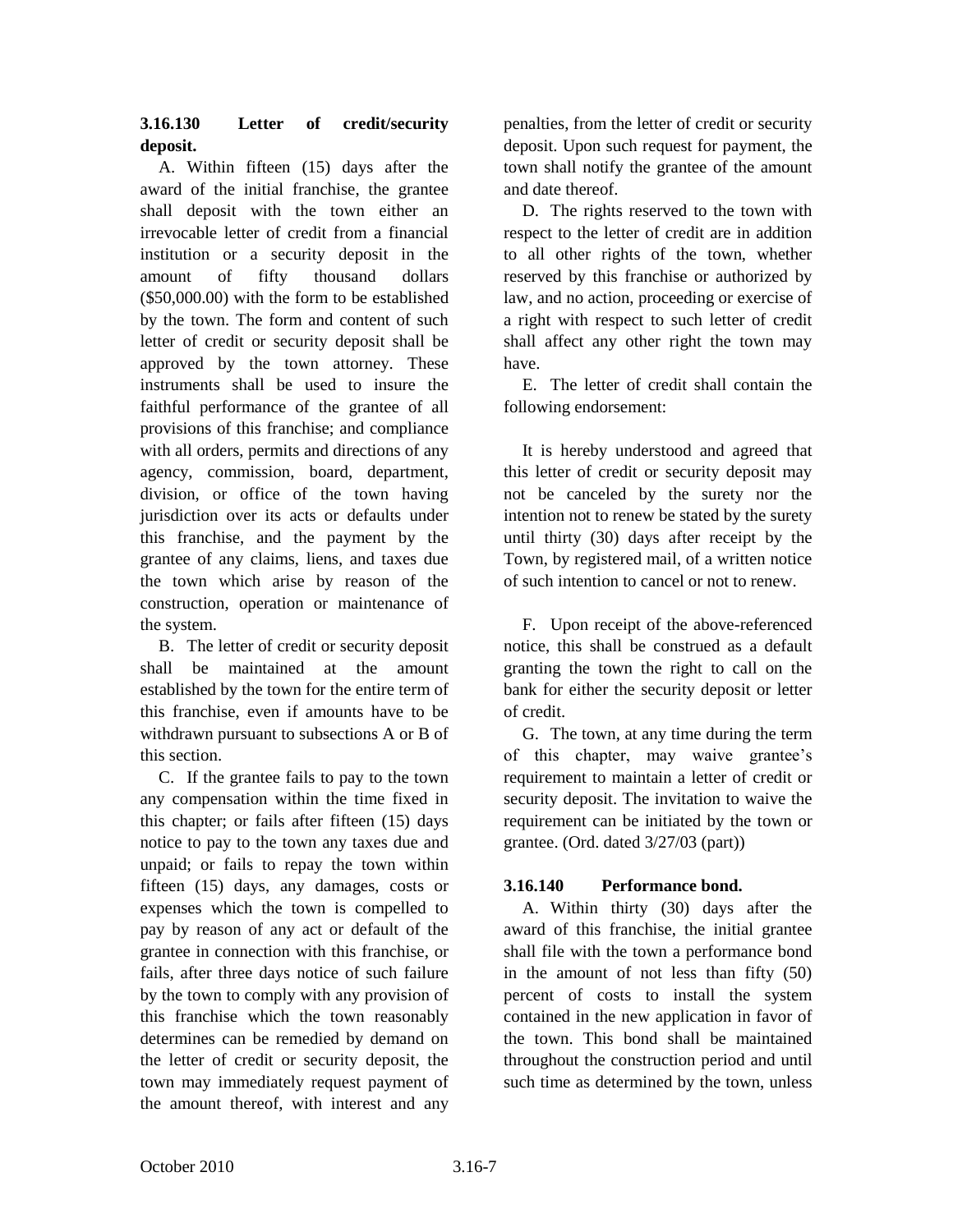otherwise specified in a franchise agreement.

B. If the grantee fails to comply with any law, ordinance or resolution governing the franchise, or fails to well and truly observe, fulfill and perform each term and condition of the franchise, as it relates to the conditions relative to the construction of the system, including the franchise agreement which is incorporated herein by reference, there shall be recoverable jointly and severally, from the principal and surety of the bond, any damages or loss suffered by the town as a result, including the full amount of any compensation, indemnification, or cost of removal or abandonment of any property of the grantee, plus a reasonable allowance for attorney's fees, including the town's legal staff, and costs, up to the full amount of the bond. This section shall be an additional remedy for any and all violations outlined in Section 3.16.130.

C. The town may, upon completion of construction of the service area, waive or reduce the requirement of the grantee to maintain the bond. However, the town may require a performance bond to be posted by the grantee for any construction subsequent to the completion of the initial service areas, in a reasonable amount and upon such terms as determined by the town.

D. The bond shall contain the following endorsement:

It is hereby understood and agreed that this bond may not be canceled by the surety nor the intention not to renew be stated by the surety until thirty (30) days after receipt by the Town, by registered mail, a written notice of such intent to cancel and not to renew.

Upon receipt of a thirty (30) day notice, this shall be construed as default granting the town the right to call in the bond.

E. The town, at any time during the term of this chapter, may waive grantee's requirement to maintain a performance bond. The invitation to waive the requirement can be initiated by the town or grantee. (Ord. dated 3/27/03 (part))

### **3.16.150 Liability and insurance.**

A. The grantee shall maintain and by its acceptance of the franchise specifically agrees that it will maintain throughout the term of the franchise, liability insurance insuring the town and the grantee in the minimum amount of:

1. One million dollars (\$1,000,000.00) for property damage to any one person;

2. One million dollars (\$1,000,000.00) for property damage to any one accident;

3. One million dollars (\$1,000,000.00) for personal injury to any one person; and

4. One million dollars (\$1,000,000.00) for personal injury in any one accident.

B. The certificate of insurance obtained by the grantee in compliance with this section is subject to the approval of the town attorney and such certificate of insurance, along with written evidence of payment of required premiums, shall be filed and maintained with the town during the term of the franchise, and may be changed from time to time to reflect changing liability limits. The grantee shall immediately advise the town attorney of any litigation that may develop that would affect this insurance.

C. Neither the provisions of this section nor any damages recovered by the town thereunder, shall be construed to or limit the liability of the grantee under any franchise issued hereunder or for damages.

D. All insurance policies maintained pursuant to this franchise shall contain the following endorsement:

It is hereby understood and agreed that this insurance policy may not be canceled by the surety nor the intention not to renew be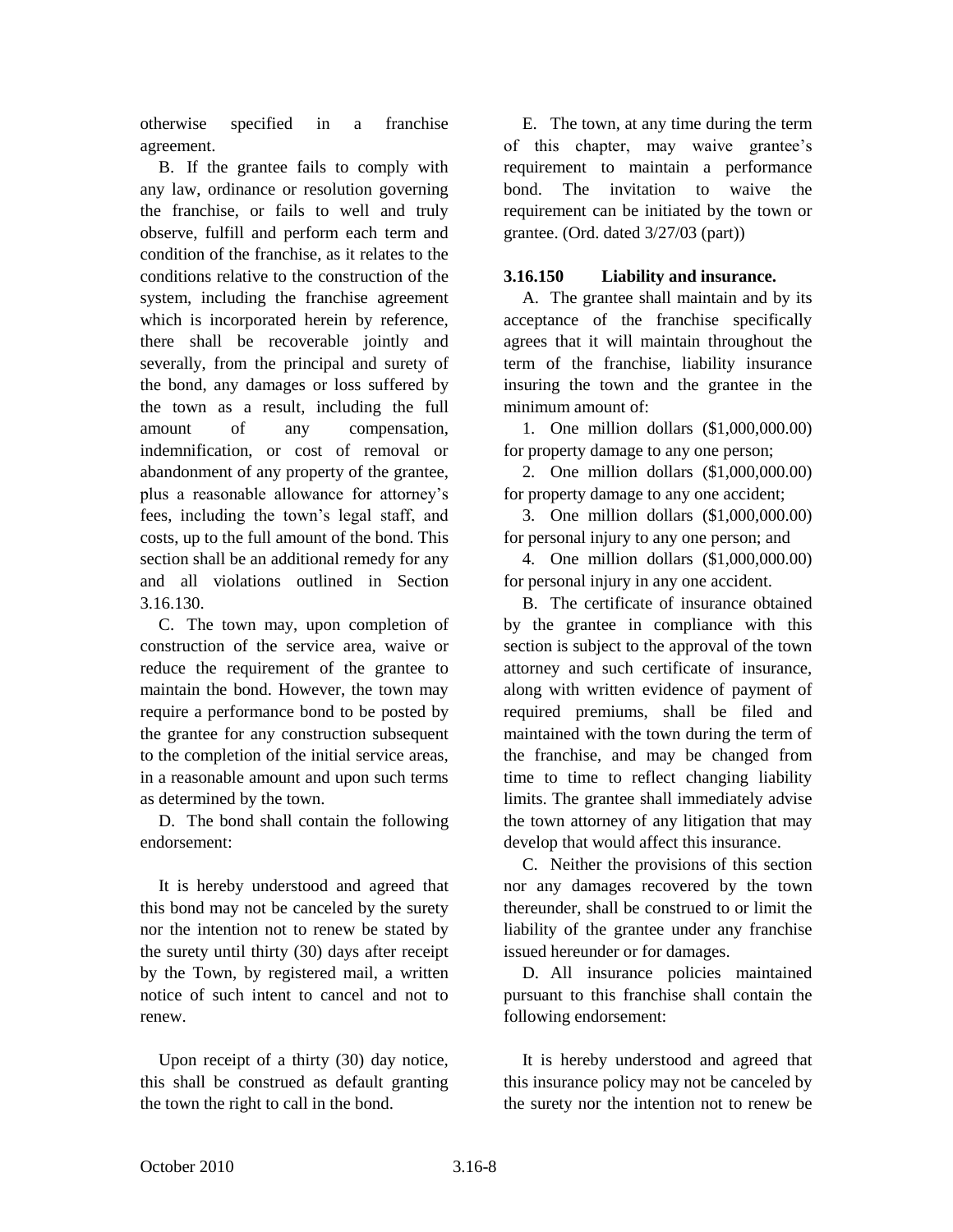stated by the surety until thirty (30) days after receipt by the Town, by registered mail, a written notice of such intention to cancel or not to renew.

(Ord. dated 3/27/03 (part))

#### **3.16.160 Indemnification.**

A. Disclaimer of Liability. The town shall not at any time be liable for injury or damage occurring to any person or property from any cause whatsoever arising out of the construction, maintenance, repair, use, operation, condition or dismantling of the grantee's telecommunication system and due to the act or omission of any person or entity other than the town or those persons or entities for which the town is legally liable as a matter of law.

B. Indemnification. The grantee shall, at its sole cost and expense, indemnify and hold harmless the town, the commission, all associated, affiliated, allied and subsidiary entities of the town, now existing or hereinafter created, and their respective officers, boards, commissions, employees, agents, attorneys, and contractors (referred to as "indemnities"), from and against:

1. Any and all liability, obligation, damages, penalties, claims, liens, costs, charges, losses and expenses (including, without limitation, reasonable fees and expenses of attorneys, expert witnesses and consultants), which may be imposed upon, incurred by or be asserted against the indemnities by reason of any act or omission of the grantee, its personnel, employees, agents, contractors or subcontractors, resulting in personal injury, bodily injury, sickness, disease or death to any person or damage to, loss of or destruction of tangible or intangible property, libel, slander, invasion of privacy and unauthorized use of any trademark, tradename, copyright, patent, service mark or any other right of any person, firm or corporation, which may arise

out of or be in any way connected with the construction, installation, operation, maintenance or condition of the telecommunications system caused by grantee, its subcontractors or agents or the grantee's failure to comply with any federal, state or local statute, ordinance or regulation.

2. Any and all liabilities, obligations, damages, penalties, claims, liens, costs, charges, losses and expenses (including, without limitation, reasonable fees and expenses of attorneys, expert witnesses and other consultants), which is imposed upon, incurred by or asserted against the indemnities by reason of any claim or lien arising out of work, labor, materials or supplies provided or supplied to the grantee, its contractors or subcontractors, for the installation, construction, operation or maintenance of the telecommunications system caused by grantee, its subcontractors or agents and, upon the written request of the commission shall cause such claim or lien to be discharged or bonded within fifteen (15) days following such request.

3. Any and all liability, obligation, damages, penalties, claims, liens, costs, charges, losses and expenses (including, without limitation, reasonable fees and expenses of attorneys, expert witnesses and consultants), which may be imposed upon, incurred by or be asserted against the indemnities by reason of any financing or securities offering by grantee or its affiliates for violations of the common law or any laws, statutes, or regulations of the state of Wisconsin or United States, including those of the Federal Securities and Exchange Commission, whether by the grantee or otherwise; excluding therefrom, however, claims which are solely based upon and shall arise solely out of information supplied by the town to the grantee in writing and included in the offering materials with the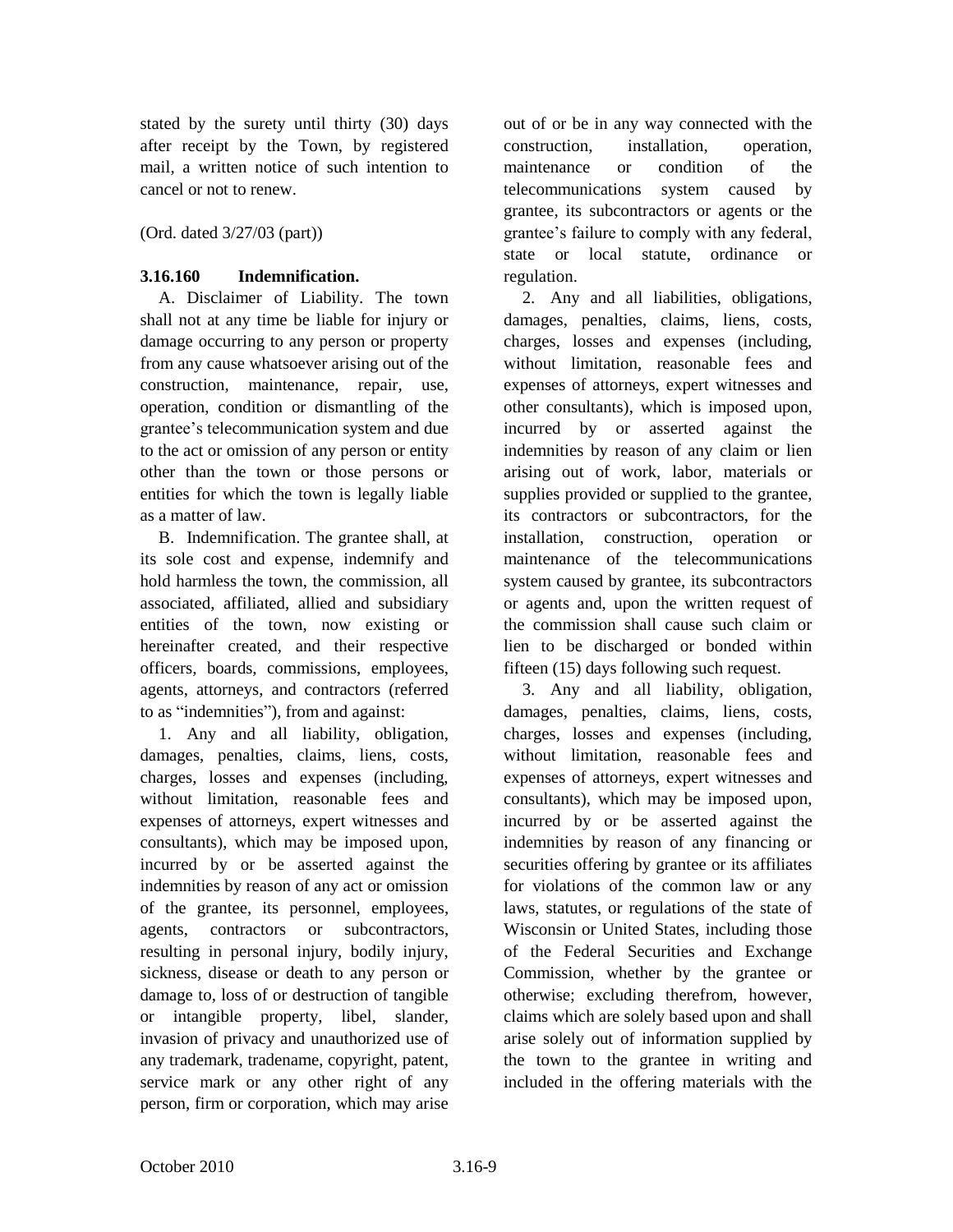express written approval of the town prior to the offering.

C. Assumption of Risk. The grantee undertakes and assumes for its officers, agents, contractors and subcontractors and employees, all risk of dangerous conditions, if any, on or about any city owned or controlled property, including public rightsof-way, and the grantee agrees to indemnify and hold harmless the indemnities against and from any claim asserted or liability imposed upon the indemnities for personal injury or property damage to any person arising out of the installation, operation, maintenance or condition of the telecommunications system or the grantee's failure to comply with any federal, state or local statute, ordinance or regulation.

D. Defense of Indemnities. In the event any action or proceeding shall be brought against the indemnities by reason of any matter for which the indemnities are indemnified hereunder, the grantee shall, upon notice from any of the indemnities, at the grantee's sole cost and expense, resist and defend the same with legal counsel mutually acceptable to the town attorney of the town of Burlington and grantee provided further, however, that the grantee shall not admit liability in any such matter on behalf of the indemnities without the written consent of the town attorney of the town of Burlington or town attorney's designee.

E. Notice Cooperation and Expenses. The town shall give the grantee prompt notice of the making of any claim or the commencement of any action, suit or other proceeding covered by the provisions of this section. Nothing herein shall be deemed to prevent the town from cooperating with grantee and participating in the defense of any litigation by the town's own counsel. The grantee shall pay all reasonable expenses incurred by the town in defending itself with regard to any such actions, suits or proceedings. These expenses shall include

all out-of-pocket expenses such as attorney fees and shall also include the reasonable value of any services rendered by or on behalf of the town attorney if such service is determined necessary and appropriate by the town attorney and the actual expenses of the town's agents, employees or expert witnesses, and disbursements and liabilities assumed by the town in connection with such suits, actions or proceedings. No recovery by the town of any sum under the letter of credit shall be any limitation upon the liability of the grantee to the town under the terms of this section, except that any sum so received by the town shall be deducted from any recovery which the town might have against the grantee under the terms of this section.

F. Nonwaiver of Statutory Limits. Nothing in this agreement is intended to express or imply a waiver of the statutory provisions, of any kind or nature, as set forth in Wisconsin Statutes Section 893.80 et seq., including the limits of liability of the town as exist presently or may be increased from time to time by the legislature. (Ord. dated 3/27/03 (part))

### **3.16.170 Rights of individuals.**

A. The grantee shall not deny service, deny access, or otherwise discriminate against subscribers, channel users, or general citizens on the basis of race, color, religion, national origin, income or sex. The grantee shall comply at all times with all other applicable federal, state and local laws and regulations and all executive and administrative orders relating to nondiscrimination which are hereby incorporated and made part of this chapter by reference.

B. The grantee shall strictly adhere to the equal employment opportunity requirements of the Federal Communications Commission, state and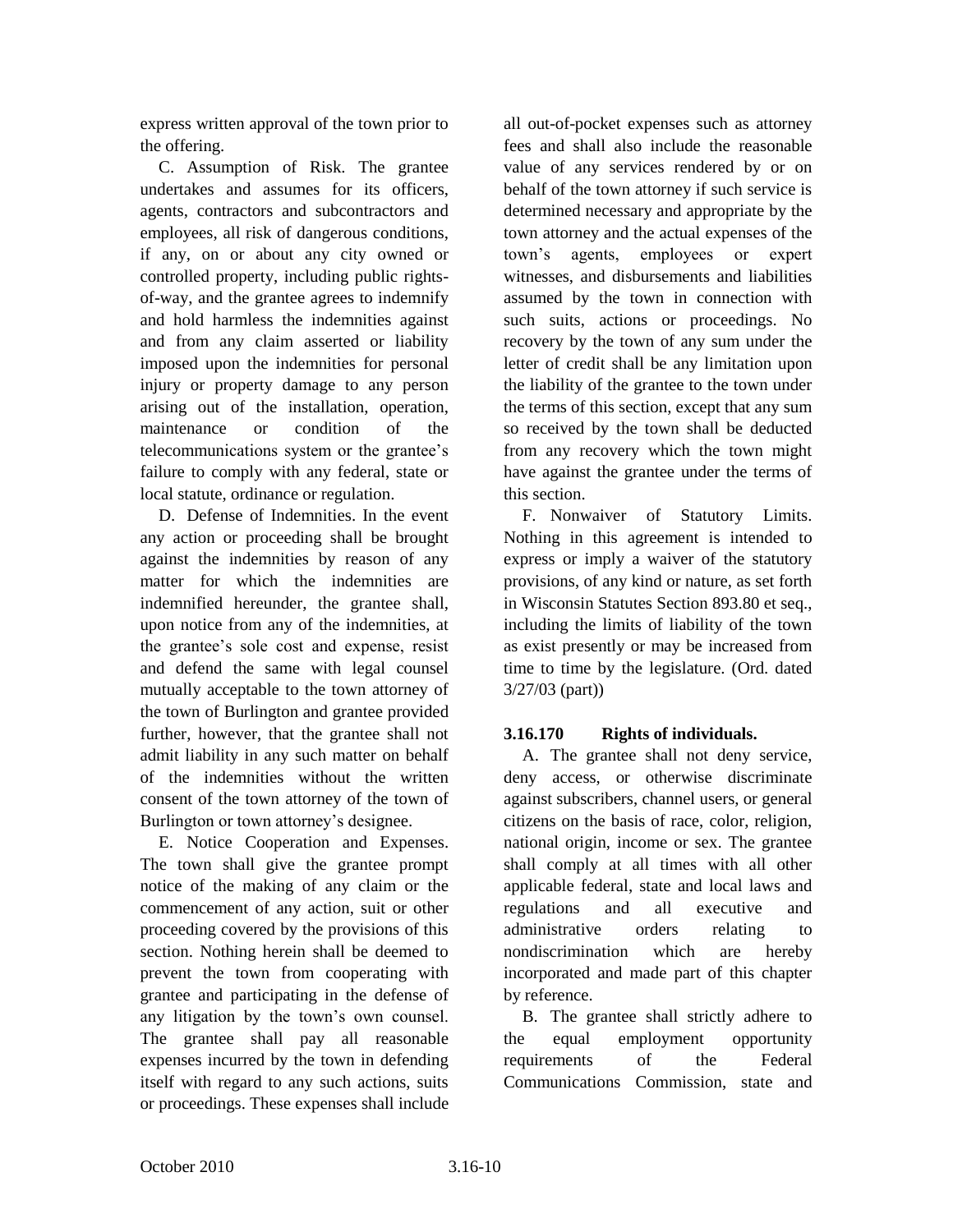local regulations, and as amended from time to time.

C. The grantee shall, at all times, comply with the privacy requirements of state and federal law.

D. Grantee is required to make all services available to all residential dwellings throughout the service area. (Ord. dated 3/27/03 (part))

## **3.16.180 Public notice.**

Minimum public notice of any public meeting relating to this franchise shall be by publication at least once in a local newspaper of general circulation at least ten (10) days prior to the meeting, and by posting at the town hall. (Ord. dated 3/27/03 (part))

### **3.16.190 Service availability and record request.**

The grantee shall provide cable communications service throughout the entire franchise area pursuant to the provisions of this franchise and shall keep a record for at least three years of all requests for service received by the grantee. This record shall be available for public inspection at the local office of the grantee during regular office hours. (Ord. dated 3/27/03 (part))

# **3.16.200 System construction.**

A. New Construction Timetable.

1. Within two years from the date of the award of the initial franchise, the grantee must make cable television service available to every dwelling unit within the initial service area.

a. The grantee must make cable television service available to at least twenty (20) percent of the dwelling units within the initial service area within six months from the date of the award of the franchise.

b. The grantee must make cable television service available to at least fifty

(50) percent of the dwelling units within the initial service area within one year from the date of the award of the franchise.

2. The grantee, in its application if any, may propose a timetable of construction which will make cable television service available in the initial service area sooner than the above minimum requirements, in which case the said schedule will be made part of the franchise agreement, and will be binding upon the grantee.

3. Any delay beyond the terms of this timetable, unless specifically approved by the town, will be considered a violation of this chapter for which the provisions of either Sections 3.16.350 or 3.16.440 shall apply, as determined by the town.

4. In special circumstances the town can waive one hundred (100) percent completion within the two year time frame provided substantial completion is accomplished within allotted time frame, substantial completion construed to be not less than ninety-five (95) percent and justification for less than one hundred (100) percent must be submitted subject to the satisfaction of the town.

B. Line Extensions.

1. In areas of the franchise territory not included in the initial service areas, the grantee shall be required to extend its system pursuant to the following requirements:

a. No customer shall be refused service arbitrarily. Grantee is authorized to extend the cable system as necessary within the town. To expedite the process of extending the cable system into a new subdivision, the town will forward to the grantee an approved engineering plan of each project. Subject to the density requirements, the grantee shall commence the design and construction process upon receipt of the final engineering plan. Upon notification from the town that the first home in the project has been approved for building permit, the grantee shall have a maximum of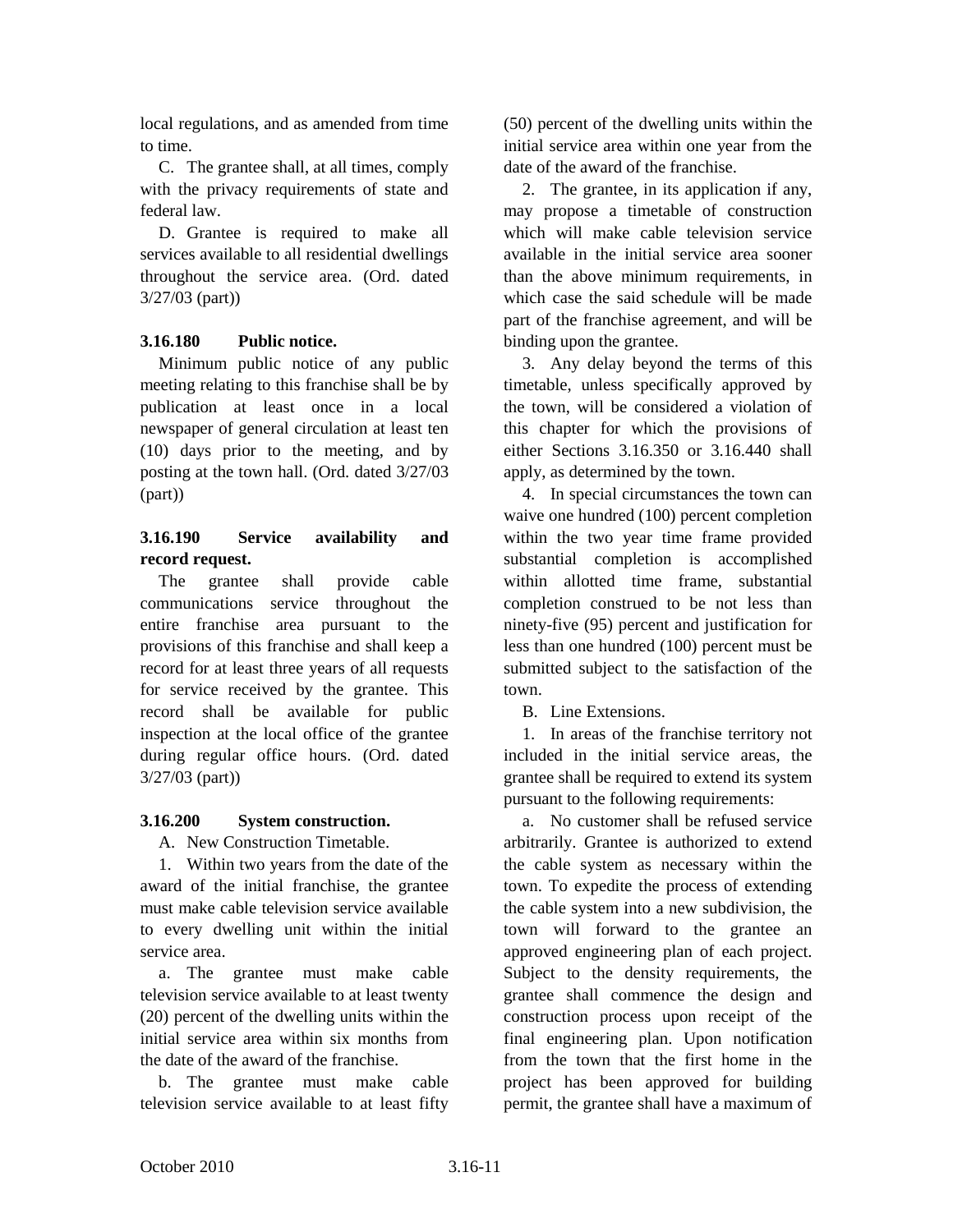three months to complete the construction/activation process within the project phase.

b. The grantee must extend and make cable television service available to every dwelling unit in all unserved, developing areas having at least twenty (20) dwelling units planned per street mile, as measured from the existing system, and shall extend its system simultaneously with the installation of utility lines.

c. The grantee must extend and make cable television service available to any isolated resident outside the initial service area requesting connection at the standard connection charge, if the connection to the isolated resident would require no more than a standard one hundred seventy-five (175) foot drop line.

2. Early Extension. In areas not meeting the requirements for mandatory extension of service, the grantee shall provide, upon the request of a potential subscriber desiring service, an estimate of the costs required to extend service to the subscriber. The grantee shall then extend service upon request of the potential subscriber. The grantee may require advance payment or assurance of payment satisfactory to the grantee. The amount paid by subscribers for early extensions shall be nonrefundable, and in the event the area subsequently reaches the density required for mandatory extension, such payments shall be treated as consideration for early extension.

3. New Development Underground. In cases of new construction or property development where utilities are to be placed underground, the developer or property owner shall give the grantee reasonable notice of such construction or development, and of the particular date on which open trenching will be available for the grantee's installation of conduit, pedestals and/or vaults, and laterals to be provided at the grantee's expense. The grantee shall also

provide specifications as needed for trenching. Costs of trenching and easements required to bring service to the development shall be borne by the developer or property owner; except that if the grantee fails to install its conduit, pedestals and/or vaults, and laterals within five working days of the date the trenches are available, as designated in the notice given by the developer or property owner, then should the trenches be closed after the five day period, the cost of new trenching is to be borne by the grantee. Except for the notice of the particular date on which trenching will be available to the grantee, any notice provided to the grantee by the town of a preliminary plat request shall satisfy the requirement of reasonable notice if sent to the local general manager or system engineer of the grantee prior to approval of the preliminary plat request.

C. Special Agreements. Nothing in this chapter shall be construed to prevent the grantee from serving areas not covered under this section upon agreement with developers, property owners, or residents provided that five percent of those gross revenues are paid to the town as franchise fees under Section 3.16.270.

1. The grantee, in its application, may propose a line extension policy which will result in serving more residents of the town than as required above, in which case the grantee's policy will be incorporated into the franchise agreement, and will be binding on the grantee.

2. The violation of this section shall be considered a breach of the terms of this chapter for which the provisions of either Sections 3.16.350 or 3.16.440 shall apply, as determined by the town. (Ord. dated 3/27/03 (part))

# **3.16.210 Construction and technical standards.**

A. Compliance with Construction and Technical Standards. The grantee shall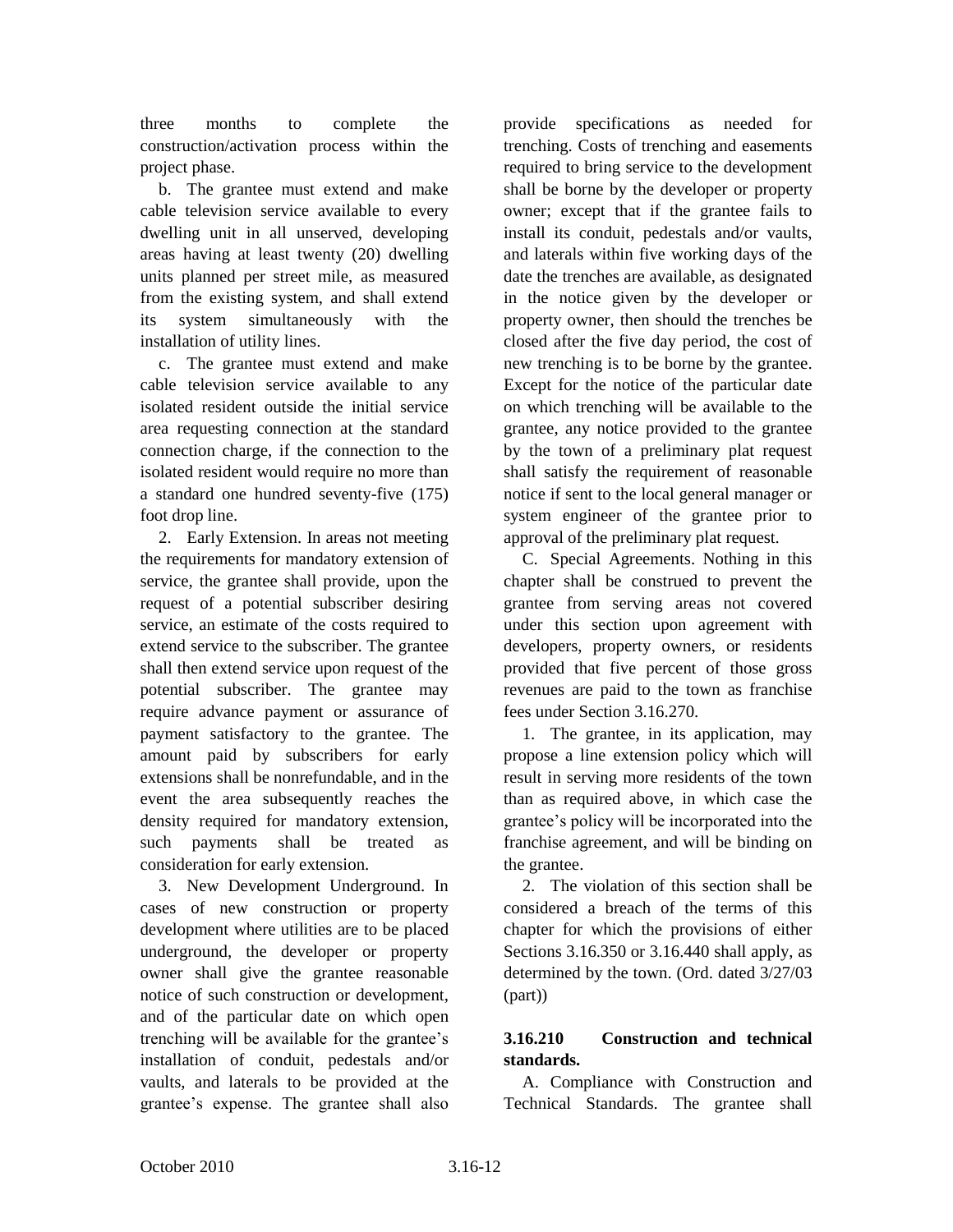construct, install, operate and maintain its system in a manner consistent with all laws, ordinances, construction standards, governmental requirements, and FCC technical standards. In addition, the grantee shall provide the town, upon request, with a written report of the results of the grantee's annual proof of performance tests conducted pursuant to Federal Communications Commission standards and requirements.

B. Additional Specifications.

1. Construction, installation and maintenance of the cable television system shall be performed in an orderly and workmanlike manner. All cables and wires shall be installed, where possible, parallel with electric and telephone lines. Multiple cable configurations shall be arranged in parallel and bundled with due respect for engineering considerations.

2. The grantee shall at all times comply with:

a. National Electrical Safety Code (National Bureau of Standards);

b. National Electrical Code (National Bureau of Fire Underwriters);

c. Bell System Code of Pole Line Construction; and

d. Applicable FCC or other federal, state and local regulations.

3. In any event, the system shall not endanger or interfere with the safety of persons or property in the franchise area or other areas where the grantee may have equipment located.

4. Any antenna structure used in the system shall comply with construction, marking, and lighting of antenna structure, required by the United States Department of Transportation.

5. All working facilities and conditions used during construction, installation and maintenance of the cable television system shall comply with the standards of the occupational safety and health administration.

6. Radio frequency leakage shall be checked at reception locations for emergency radio services to prove no interference signal combinations are possible. Stray radiation shall be measured adjacent to any proposed aeronautical navigation radio sites to prove no interference to airborne navigational reception in the normal flight patterns. FCC rules and regulations shall govern.

7. The grantee shall maintain equipment capable of providing standby power for headend and transport system for a minimum of two hours.

8. In all areas of the town where the cables, wires, and other like facilities of public utilities are placed underground, the grantee shall place its cables, wires, or other like facilities underground. When public utilities relocate their facilities from pole to underground, the cable operator must concurrently do so. (Ord. dated 3/27/03 (part))

### **3.16.220 Use of streets.**

A. Interference with Persons and Improvements. The grantee's system, poles, wires and appurtenances shall be located, erected and maintained so that none of its facilities shall endanger or interfere with the lives of persons or interfere with the rights or reasonable convenience of property owners who adjoin any of the streets and public ways, or interfere with any improvements the town may deem proper to make, or unnecessarily hinder or obstruct the free use of the streets, alleys, bridges, easements or public property.

B. Restoration to Prior Condition. In case of any disturbance of pavement, sidewalk, landscaping, driveway or other surfacing, the grantee shall, at its own cost and expense and in a manner approved by the town, replace and restore all paving, sidewalk, driveway, landscaping, or surface of any street or alley disturbed, in as good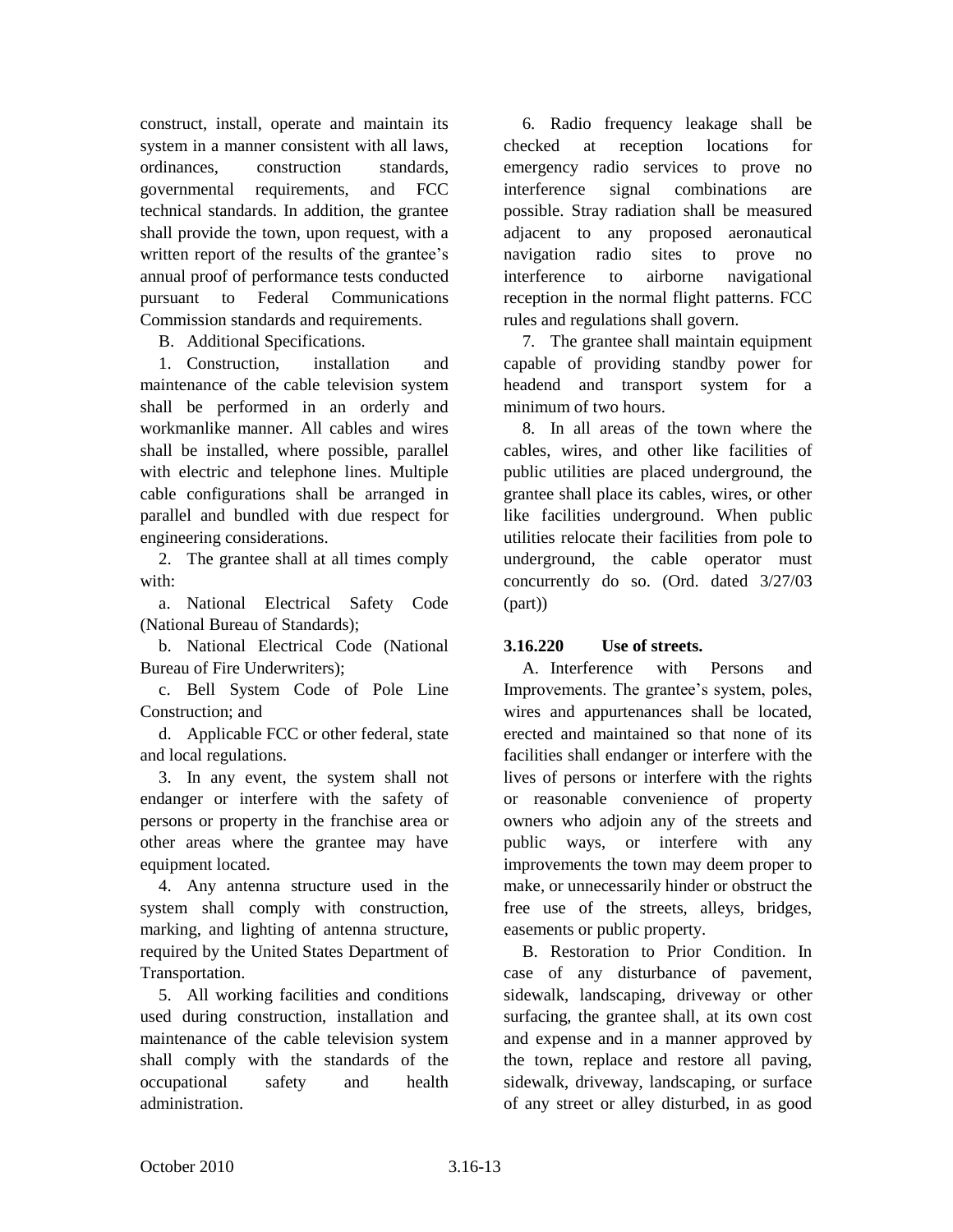condition as before the work was commenced and in accordance with standards for such work set by the town.

C. Erection, Removal and Common Uses of Poles.

1. No poles or other wire-holding structures shall be erected by the grantee without prior approval of the town with regard to location, height, types, and any other pertinent aspect. However, no location of any pole or wire-holding structure of the grantee shall be a vested interest and such poles or structures shall be removed or modified by the grantee at its own expense whenever the town determines that the public convenience would be enhanced thereby.

2. Where poles or other wire-holding structures already existing for use in serving the town are available for use by the grantee, but it does not make arrangements for such use, the town may require the grantee to use such poles and structures if it determines that the public convenience would be enhanced thereby and the terms of the use available to the grantee are just and reasonable.

3. In the absence of any governing federal or state statute, where the town or a public utility serving the town desires to make use of the poles or other wire-holding structures of the grantee, but agreement thereof with the grantee cannot be reached, the town may require the grantee to permit such use for such consideration and upon such terms as the town shall determine to be just and reasonable, if the town determines that the use would enhance the public convenience and would not unduly interfere with the grantee's operations.

D. Relocation of the Facilities. If at any time during the period of this franchise the town shall lawfully elect to alter, or change the grade of any street, alley or other public ways, the grantee, upon reasonable notice by the town, shall remove or relocate as

necessary its poles, wires, cables, underground conduits, manholes and other fixtures at its own expense unless the utilities are compensated, in which case the grantee shall be similarly compensated.

E. Cooperation with Building Movers. The grantee shall, on the request of any person holding a building moving permit issued by the town, temporarily raise or lower its wires to permit the moving of buildings. The expense of such temporary removal, raising or lowering of wires shall be paid by the person requesting the same, and the grantee shall have the authority to require such payment in advance. The grantee shall be given not less than fortyeight (48) hours advance notice to arrange for such temporary wire changes.

F. Tree Trimming. The grantee shall not remove any tree or trim any portion, either above, at or below ground level, of any tree within any public place without the prior consent of the town. The town shall have the right to do the trimming requested by the grantee at the cost of the grantee. Regardless of who performs the work requested by the grantee, the grantee shall be responsible, shall defend and hold town harmless for any and all damages to any tree as a result of trimming, or to the land surrounding any tree, whether such tree is trimmed or removed. (Ord. dated 3/27/03 (part))

### **3.16.230 Operational standards.**

A. The grantee shall put, keep and maintain all parts of the system in good condition throughout the entire franchise period.

B. Upon the reasonable request for service by any person located within the franchise territory, the grantee shall, within thirty (30) days, furnish the requested service to such person within terms of the line extension policy. A request for service shall be unreasonable for the purpose of this subsection if no trunk line installation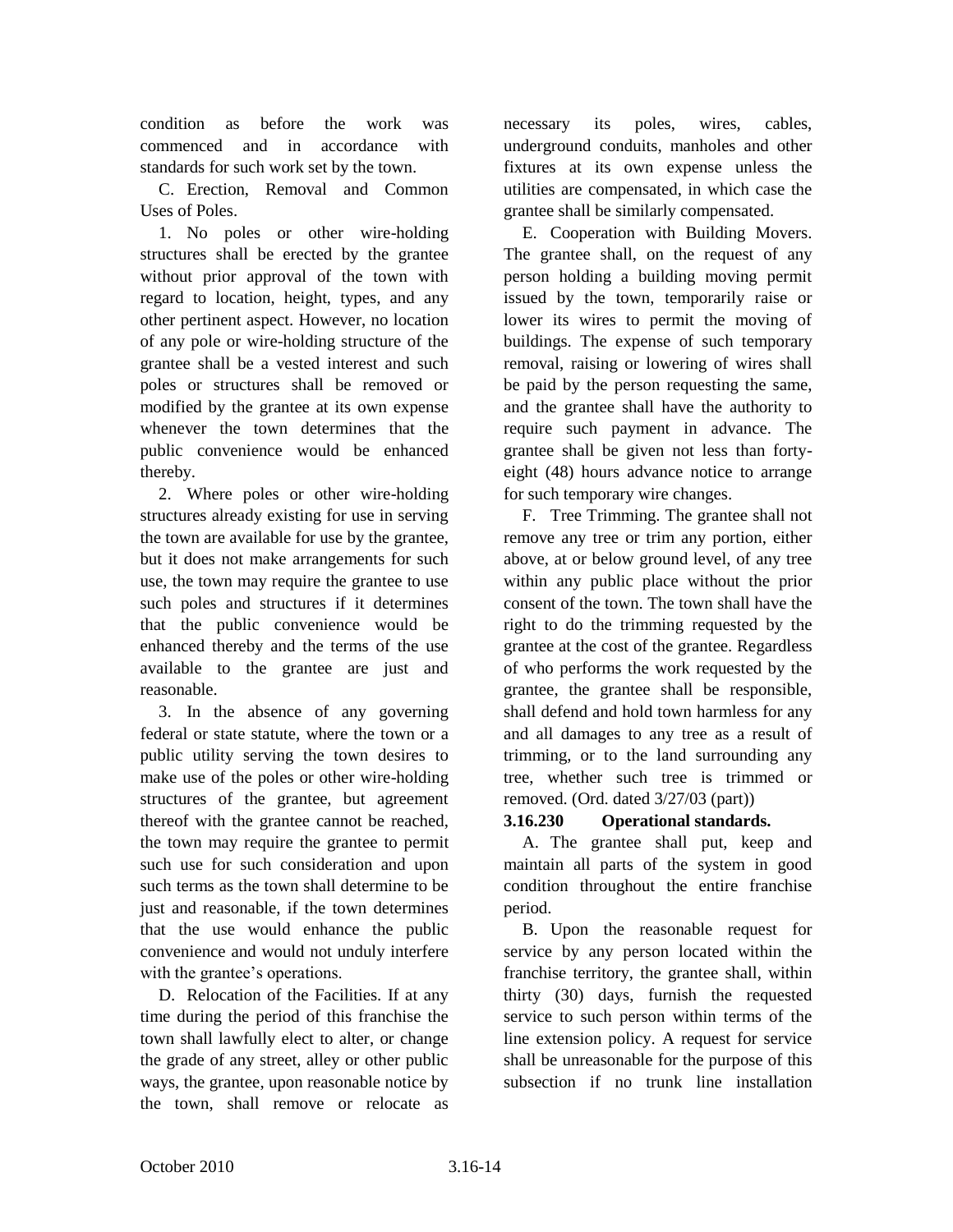capable of servicing that person's block has as yet been installed.

C. The grantee shall render efficient service, make repairs promptly, and interrupt service only for good cause and for the shortest time possible. Such interruptions, insofar as possible, shall be preceded by notice and shall occur during periods of minimum system use.

D. The grantee shall not allow its cable or other operations to interfere with television reception of subscribers or persons not served by the grantee, nor shall the system interfere with, obstruct or hinder in any manner the operation of the various utilities serving the residents within the confines of the town nor shall other utilities interfere with the grantee's system.

E. The grantee shall have knowledgeable, qualified grantee representatives available to respond to customer telephone inquiries twenty-four (24) hours per day and seven days per week.

F. Under normal operating conditions, telephone answer time, including wait time and the time required to transfer the call, shall not exceed thirty (30) seconds. This standard shall be met no less than ninety (90) percent of the time as measured on an annual basis.

G. Under normal operating conditions, the customer will receive a busy signal less than three percent of the total time that the office is open for business.

H. Standard installations will be performed within seven business days after an order has been placed. A standard installation is one that is within one hundred seventy-five (175) feet of the existing system.

I. Excluding those situations which are beyond its control, the grantee will respond to any service interruption promptly and in no event later than twenty-four (24) hours from the time of initial notification. All other regular service requests will be

responded to within thirty-six (36) hours during the normal work week for that system. The appointment window alternatives for installations, service calls and other installation activities will be: "morning;" or "afternoon;" not to exceed a four-hour "window" during normal business hours for the system, or at a time that is mutually acceptable. The grantee will schedule supplemental hours during which appointments can be scheduled based on the needs of the community. If at any time an installer or technician is running late, an attempt to contact the customer will be made and the appointment rescheduled as necessary at a time that is convenient to the customer.

J. Customer service centers and bill payment locations will be open for walk-in customer transactions a minimum of eight hours a day Monday through Friday, unless there is a need to modify those hours because of the location or customers served. The grantee and town by mutual consent will establish supplemental hours on weekdays and weekends if it would fit the needs of the community.

K. Subscriber Credit for Outages. Upon service interruption and/or outages of subscriber's cable service, the following shall apply:

1. For service interruptions and/or outages of over four hours and up to seven days, the grantee shall provide, at the subscriber's request, a credit of one-thirtieth of one month's fees for affected services for each twenty-four (24) hour period service is interrupted for four or more hours for any single subscriber, with the exception of subscribers disconnected because of nonpayment or excessive signal leakage.

2. For service interruptions and/or outages of seven days or more in one month, the grantee shall provide, at the subscriber's request, a full month's credit for affected services for all affected subscribers.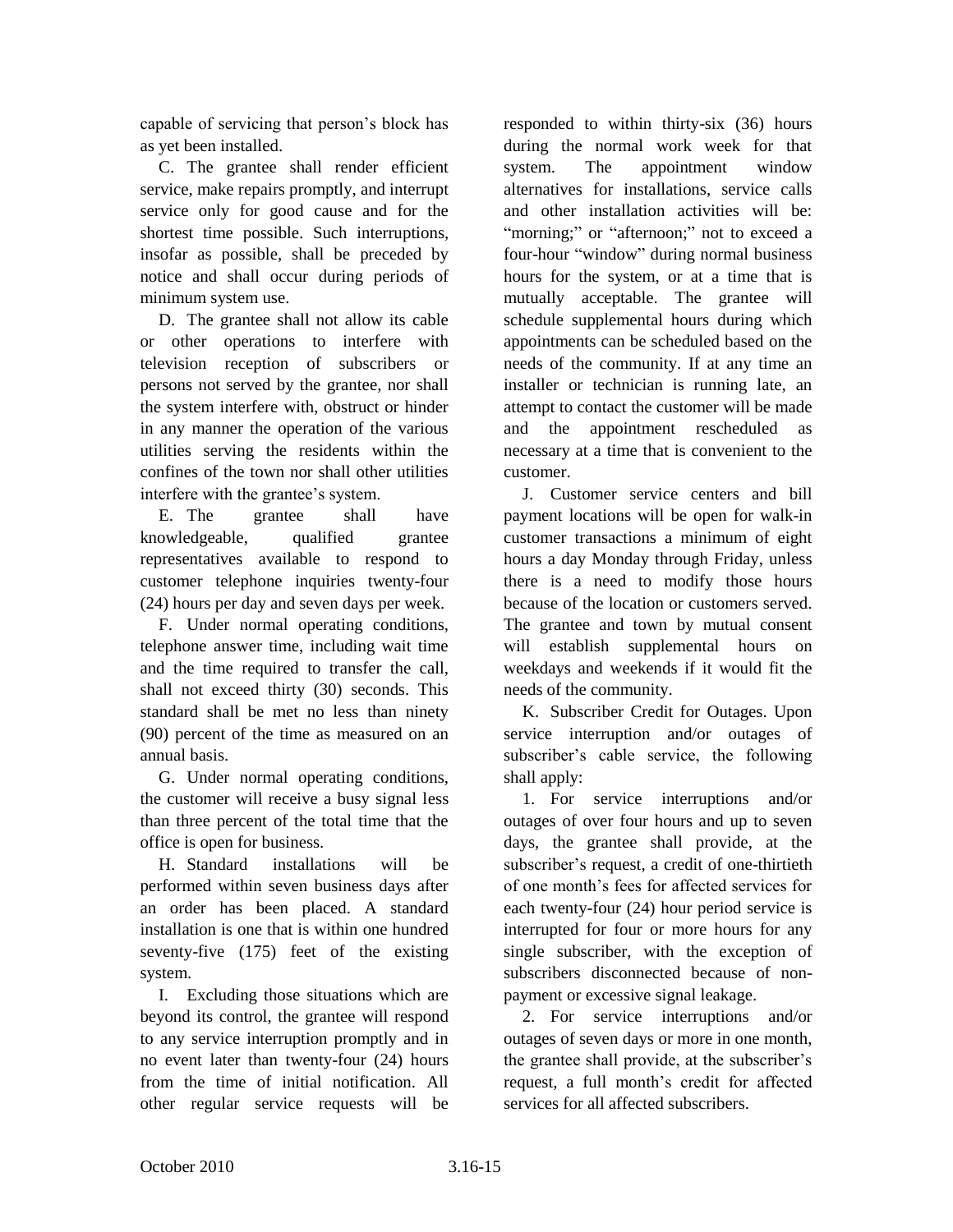L. The grantee will provide written information in each of the following areas at the time of installation and at any future time upon the request of the customer:

1. Product and services offered;

2. Prices and service options;

3. Installation and service policies; and

4. How to use the telecommunications services.

M. Bills will be clear, concise and understandable, with all cable services itemized.

N. Credits will be issued promptly, but no later than the customer's next billing cycle following the resolution of the request and the return of the equipment by the grantee if service has been terminated.

O. Customers will be notified a minimum of thirty (30) days in advance of any rate or channel change, provided that the change is within the control of the grantee.

P. The grantee shall maintain and operate its network in accordance with the rules and regulations as are incorporated herein or may be promulgated by the Federal Communication Commissions, the United States Congress, or the state of Wisconsin.

Q. The grantee shall continue, through the term of the franchise, to maintain the technical standards and quality of service set forth in this chapter. Should the town find, by resolution, that the grantee has failed to maintain these technical standards and quality of service, grantee shall be required to implement a plan for resolution. Failure to make such improvements within three months of such resolution will constitute a breach of a condition for which penalties contained in Section 3.16.440 are applicable.

R. The grantee shall keep a monthly service log which will indicate the nature of each service complaint received in the last twenty-four (24) months, the date and time it was received, the disposition of said complaint, and the time and date thereof. This log shall be made available for periodic

inspection by the town. (Ord. dated 3/27/03 (part))

### **3.16.240 Continuity of service mandatory.**

A. It shall be the right of all subscribers to continue receiving service insofar as their financial and other obligations to the grantee are honored. If the grantee elects to over build, rebuild, modify or sell the system, or the town gives notice of intent to terminate or fails to renew this franchise, the grantee shall act so as to ensure that all subscribers receive continuous, uninterrupted service regardless of the circumstances.

B. If there is a change of franchise, or if a new operator acquires the system, the grantee shall cooperate with the town, new franchisee or operator in maintaining continuity of service to all subscribers. During such period, the grantee shall be entitled to the revenues for any period during which it operates the system, and shall be entitled to reasonable costs for its services until it no longer operates the system.

C. If the grantee fails to operate the system for seven consecutive days without prior approval of the town or without just cause, the town may, at its option, operate the system or designate an operator until such time as the grantee restores service under conditions acceptable to the town or a permanent operator is selected. If the town is required to fulfill this obligation for the grantee, the grantee shall reimburse the town for all reasonable costs or damages in excess of revenues from the system received by the town that are the result of the grantee's failure to perform. (Ord. dated 3/27/03 (part))

### **3.16.250 Complaint procedure.**

A. The town administrator is designated as having primary responsibility for the continuing administration of the franchise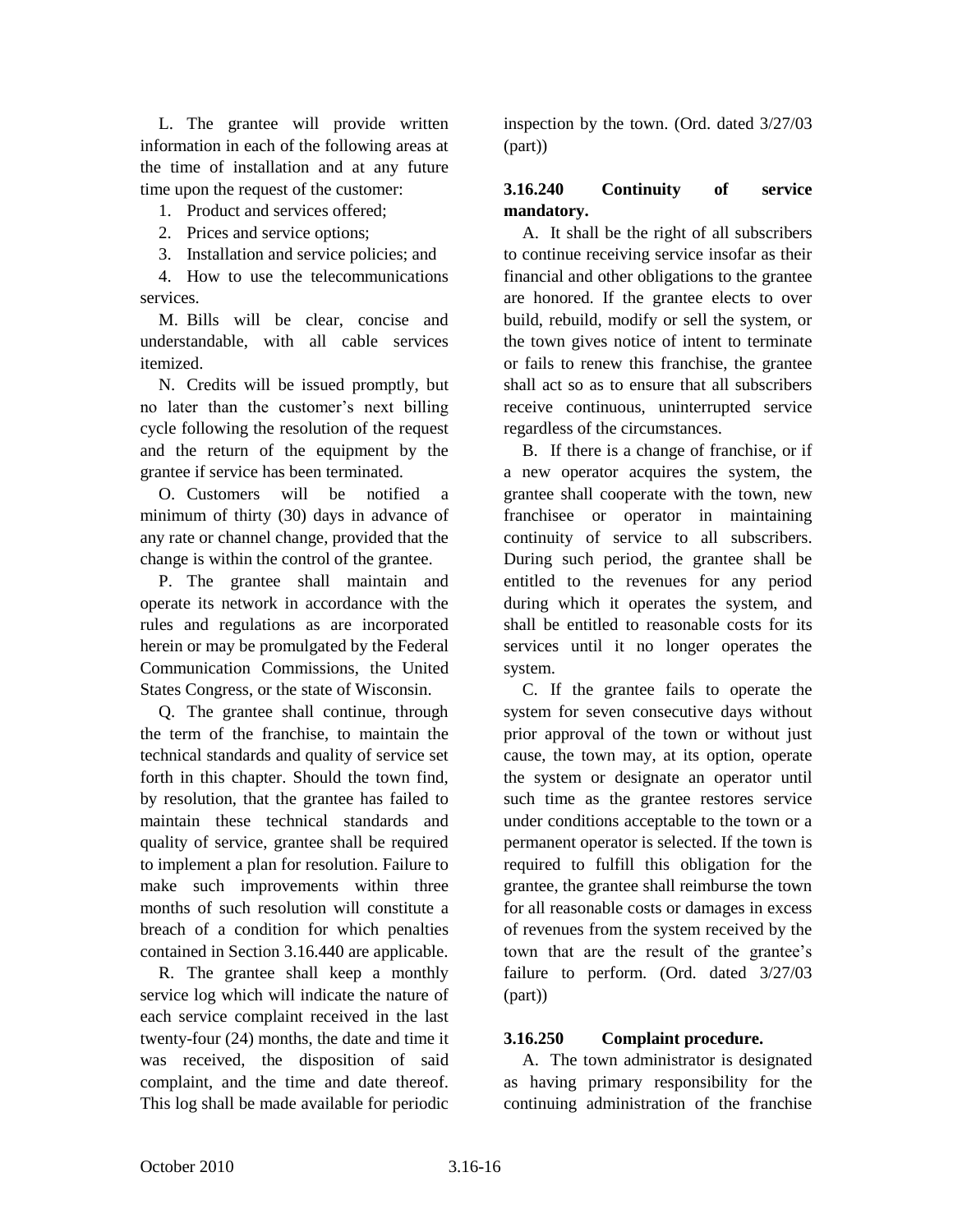and implementation of complaint procedures.

B. During the terms of this franchise, and any renewal thereof, the grantee shall maintain a central office for the purpose of receiving and resolving all complaints regarding the quality of service, equipment malfunctions, and similar matters. The office must be reachable by a local, toll-free telephone call to receive complaints regarding quality of service, equipmental functions and similar matters. The grantee will use its good faith efforts to arrange for one or more payment locations in a central location where customers can pay bills or conduct other business activities.

C. As subscribers are connected or reconnected to the system, the grantee shall, by appropriate means, such as a card or brochure, furnish information concerning the procedures for making inquiries or complaints, including the name, address and local telephone number of the employee or employees or agent to whom such inquiries or complaints are to be addressed.

D. When there have been similar complaints made, or where there exists other evidence, which, in the judgment of the town, casts doubt on the reliability or quality of cable service, the town shall have the right and authority to require the grantee to test, analyze and report on the performance of the system. The grantee shall fully cooperate with the town in performing such testing and shall prepare results and a report, if requested, within thirty (30) days after notice. Such report shall include the following information:

1. The nature of the complaint or problem which precipitated the special tests;

2. What system component was tested;

3. The equipment used and procedures employed in testing;

4. The method, if any, in which such complaint or problem was resolved; and

5. Any other information pertinent to the tests and analysis which may be required.

The town may require that tests be supervised, by an independent professional engineer or equivalent of the town's choice. The engineer should sign all records of special tests and forward to the town such records with a report interpreting the results of the tests and recommending actions to be taken. Should such a test prove that the grantee failed to meet the technical standard, the grantee shall bear the cost of the test. If the test should prove that the grantee met the technical standards, the town shall bear the cost of the test.

The town's right under this section shall be limited to requiring tests, analysis and reports covering specific subjects and characteristics based on complaints or other evidence when and under such circumstances as the town has reasonable grounds to believe that the complaints or other evidence require that tests be performed to protect the public against substandard cable service. (Ord. dated 3/27/03 (part))

### **3.16.260 Grantee rules and regulations.**

The grantee shall have the authority to promulgate such rules, regulations, terms and conditions governing the conduct of its business as shall be reasonably necessary to enable the grantee to exercise its rights and perform its obligations under this franchise, and to assure an uninterrupted service to each and all of its customers; provided, however, that such rules, regulations, terms and conditions shall not be in conflict with the provisions in this chapter or applicable state and federal laws, rules and regulations. (Ord. dated 3/27/03 (part))

### **3.16.270 Franchise fee.**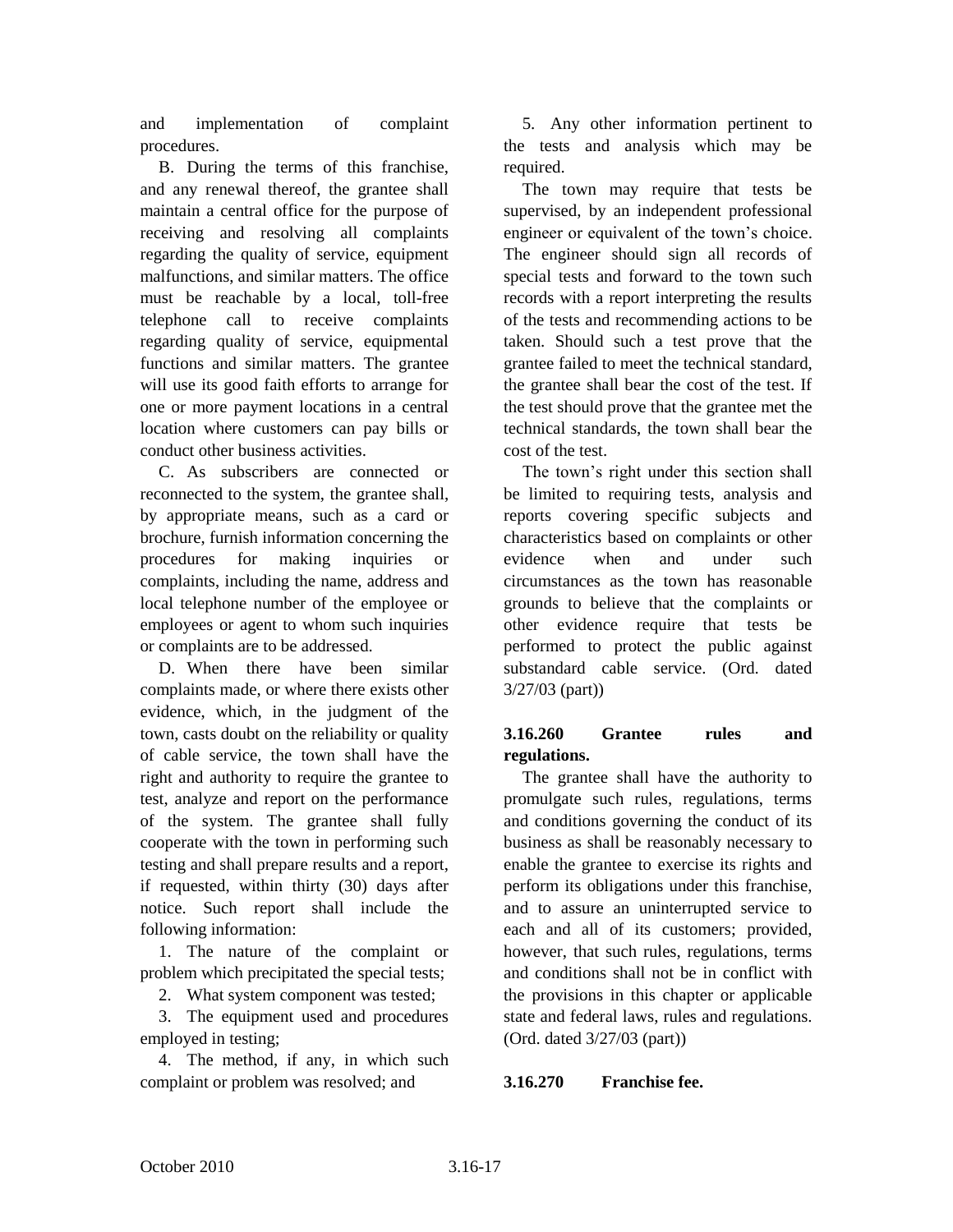A. For the reason that the streets of the town to be used by the grantee in the operation of its system within the boundaries of the town are valuable public properties acquired and maintained by the town at great expense to its taxpayers, and that the grant to the grantee to the streets is a valuable property right without which the grantee would be required to invest substantial capital in right-of-way costs and acquisitions, the grantee shall pay to the town an amount equal to five percent of the grantee's gross annual revenue from the operations of the grantee within the confines of the town or contract area. If the statutory five percent limitation on franchise fees is raised or the federal statute deletes the franchise fee limitation entirely, then the franchise fee may be subject to renegotiation.

B. This payment shall be in addition to any other tax or payment owed to the town by the grantee.

C. The franchise fee and any other costs or penalties assessed shall be payable annually on a calendar year basis to the town and the grantee shall file a complete and accurate verified statement of all gross receipts as previously defined within fortyfive (45) days after the year end as established between the town and the grantee.

D. The town shall have the right to inspect the grantee's income records and the right to audit and to recompute any amounts determined to be payable under this chapter; provided, however, that such audit shall take place within twenty-four (24) months following the close of each of the grantee's fiscal years. Any additional amount due to the town as a result of the audit shall be paid within thirty (30) days following written notice to the grantee by the town which notice shall include a copy of the audit report.

E. If any franchise payment or recomputed amount, cost or penalty, is not made on or before the applicable dates heretofore specified, interest shall be charged daily from such date at the legal maximum rate charged by the U.S. Internal Revenue Service for late tax payments and the grantee shall reimburse the town for any additional expenses and costs incurred by the town by reason of the delinquent payment(s). (Ord. dated 3/27/03 (part))

## **3.16.280 Transfer of ownership or control.**

A. Except as may be provided in a franchise agreement, this franchise shall not be assigned or transferred, either in whole or in part, or leased, sublet or mortgaged in any manner, nor shall title thereto, either legal or equitable or any right, interest or property therein, pass to or vest in any person without the prior written consent of the town. The grantee may, however, transfer or assign the franchise to a wholly owned subsidiary of the grantee and such subsidiary may transfer or assign the franchise back to the grantee without such consent, providing that such assignment is without any release of liability of the grantee. The proposed assignee must show financial responsibility as determined by the town and must agree to comply with all provisions of the franchise. The town shall have one hundred twenty (120) days to act upon any request for approval of such a sale or transfer submitted in writing that contains or is accompanied by such information as is required in accordance with FCC regulations and by the town. The town shall be deemed to have consented to a proposed transfer or assignment if its refusal to consent is not communicated in writing to the grantee within one hundred twenty (120) days following receipt of written notice and the necessary information as to the effect of the proposed transfer or assignment upon the public unless the requesting party and the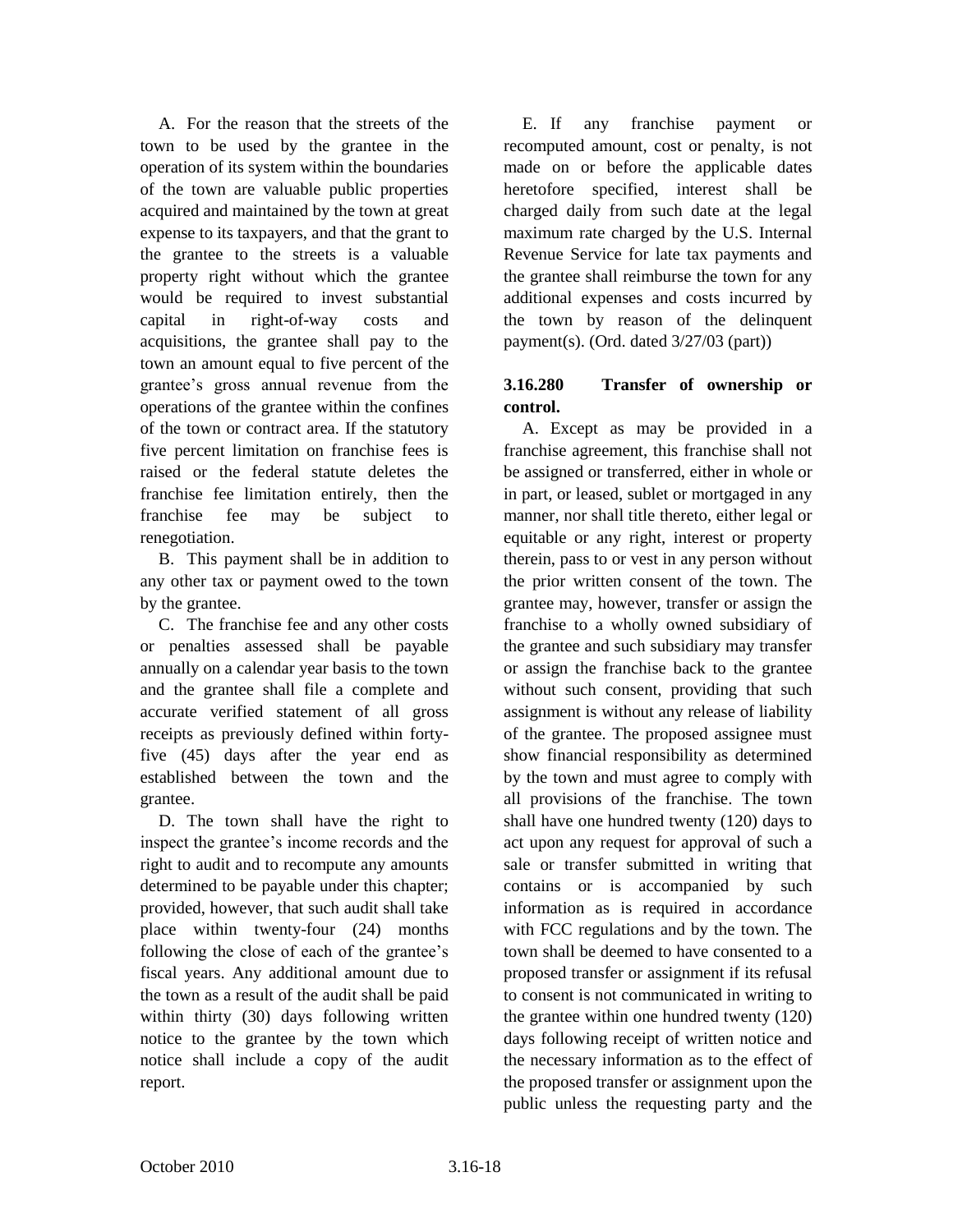town agree to an extension of time. The town shall not unreasonably withhold such consent to the proposed transfer.

B. Except as may be provided in a franchise agreement, the grantee shall promptly notify the town of any actual or proposed change in, or transfer of, or acquisition by any other party of, control of the grantee. The word "control" as used herein is not limited to major stockholders but includes actual working control in whatever manner exercised. A rebuttable presumption that a transfer of control has occurred shall arise upon the acquisition or accumulation by any person or group of persons of ten (10) percent of the voting shares of the grantee. Every change, transfer or acquisition of control of the grantee shall make the franchise subject to cancellation unless and until the town shall have consented thereto, which consent will not be unreasonably withheld. For the purpose of determining whether it shall consent to such change, transfer or acquisition of control, the town may inquire into the qualification of the prospective controlling party, and the grantee shall assist the town in such inquiry.

C. The consent or approval of the town to any transfer of the grantee shall not constitute a waiver or release of the rights of the town in and to the streets, and any transfer shall by its terms, be expressly subordinate to the terms and conditions of this franchise.

D. In the absence of extraordinary circumstances, the town will not approve any transfer or assignment of an initial franchise prior to substantial completion of construction of the proposed system.

E. In no event shall a transfer of ownership or control be approved without the successor in interest becoming a signatory to this franchise agreement. (Ord. dated 3/27/03 (part))

# **3.16.290 Availability of books and records.**

A. The grantee shall fully cooperate in making available at reasonable times, and the town shall have the right to inspect, where reasonably necessary to the enforcement of the franchise, books, records, maps, plans and other like materials of the grantee applicable to the cable television system, at any time during normal business hours; provided where volume and convenience necessitate, the grantee may require inspection to take place on the grantee's premises.

B. The following records and/or reports are to be made available to the town upon request, but no more frequently than on an annual basis unless mutually agreed upon by the grantee and the town:

1. A quarterly review and resolution or progress report submitted by the grantee to the town;

2. Periodic preventive maintenance reports;

3. Any copies of FCC Form 395-A (or successor form) or any supplemental forms related to equal opportunity or fair contracting policies;

4. Subscriber inquiry/complaint resolution data and the right to review documentation concerning these inquiries and/or complaints periodically; and

5. Periodic construction update reports, including where appropriate the submission of as-built maps. (Ord. dated 3/27/03 (part))

# **3.16.300 Other petitions and applications.**

Copies of all petitions, applications, communications and reports either submitted by the grantee to the Federal Communications Commission, Securities and Exchange Commission, or any other federal or state regulatory commission or agency having jurisdiction in respect to any matters affecting cable television operations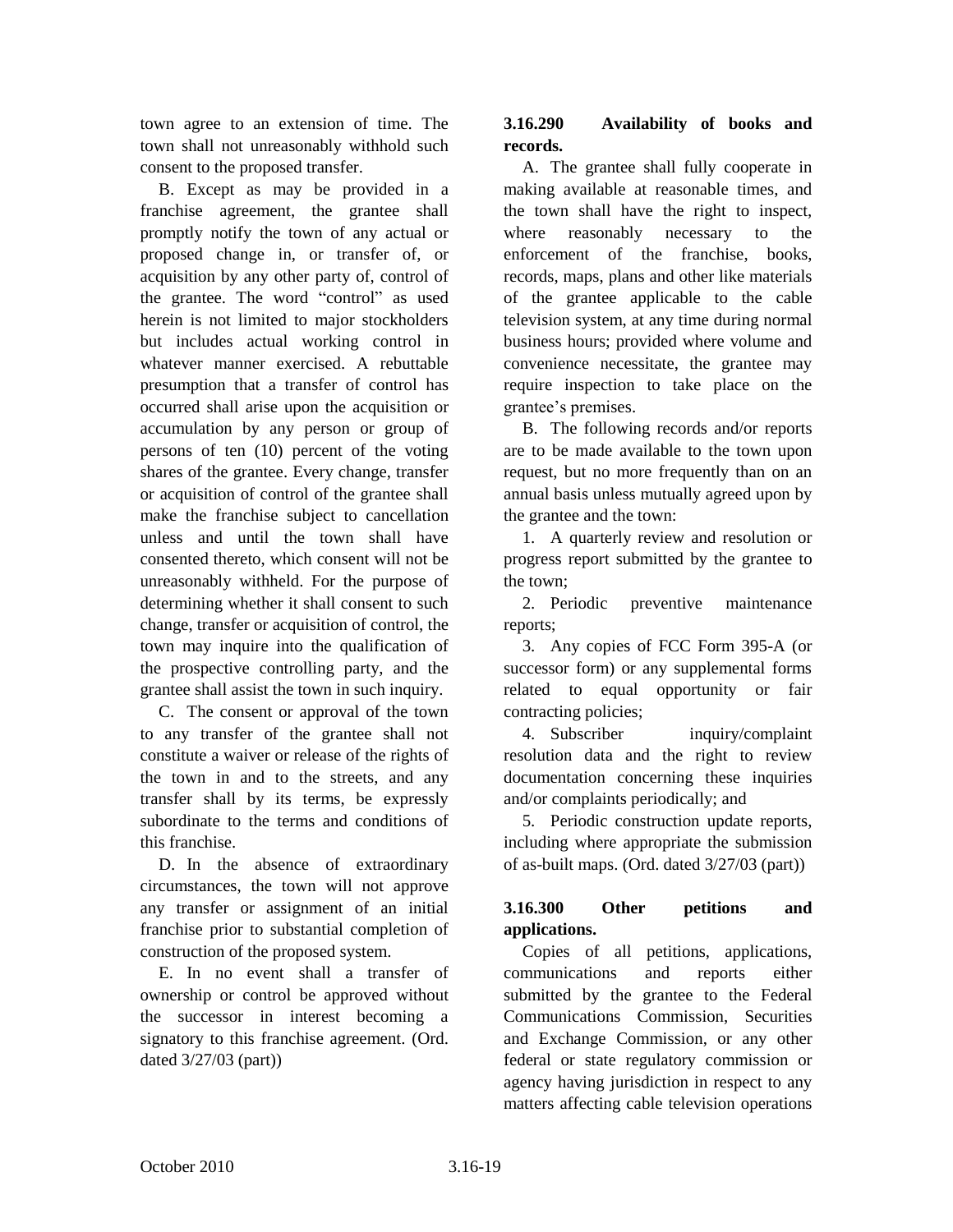authorized pursuant to the franchise or received from such agencies shall be provided to the town upon request. (Ord. dated 3/27/03 (part))

## **3.16.310 Removal of cable television system.**

At the expiration of the terms for which this franchise is granted and any renewal denied, or upon its termination as provided herein, the grantee shall forthwith, upon notice by the town, remove at its own expense all designated portions of the cable television system from all streets and public property within the town. If the grantee fails to do so, the town may perform the work at the grantee's expense. Upon such notice of removal, a bond shall be furnished by the grantee in an amount sufficient to cover this expense. (Ord. dated 3/27/03 (part))

## **3.16.320 Required services and facilities.**

A. The cable television system shall have a minimum channel capacity of seventy-seven (77) channels and at least seven hundred fifty (750) MHz of bandwidth available for future use.

B. Such system shall maintain a plant having the technical capacity for "two-way" communications.

C. The grantee shall maintain the following:

1. At least one specially-designated, noncommercial public access channel available on a first-come, nondiscriminatory basis;

2. At least one specially-designated channel for use by local educational authorities;

3. At least one specially-designated channel for local governmental uses;

4. At least one specially-designated channel for leased access uses; or

5. Provided, however, these uses may be combined on one or more channels until

such time as additional channels become necessary in the opinion of the town. Financial and technical support, replacement and maintenance of equipment of this facility shall be separately incorporated into a franchise agreement.

D. The grantee shall provide emergency broadcast capacity pursuant to FCC rules. (Ord. dated 3/27/03 (part))

## **3.16.330 Rules and regulations.**

A. In addition to the inherent powers of the town to regulate and control this cable television franchise, and those powers expressly reserved by the town, or agreed to and provided for in this chapter, the right and power is hereby reserved by the town to promulgate such additional regulations as it shall find necessary in the exercise of its lawful powers and furtherance of the terms and conditions of this franchise; provided, however, that such rules, regulations, terms and conditions shall not be in conflict with the provisions hereof or applicable state and federal laws, rules and regulations.

B. The town may also adopt such regulations at the request of grantee upon application. (Ord. dated 3/27/03 (part))

### **3.16.340 Performance evaluation sessions.**

A. The town and the grantee may hold scheduled performance evaluation sessions within thirty (30) days of the third, sixth, and twelfth anniversary dates of the grantee's award or renewal of the franchise and as may be required by federal and state law. All such evaluation sessions shall be open to the public.

B. Special evaluation sessions may be held at any time during the term of the franchise at the request of the town or the grantee.

C. All evaluation sessions shall be open to the public and announced in a newspaper of general circulation in accordance with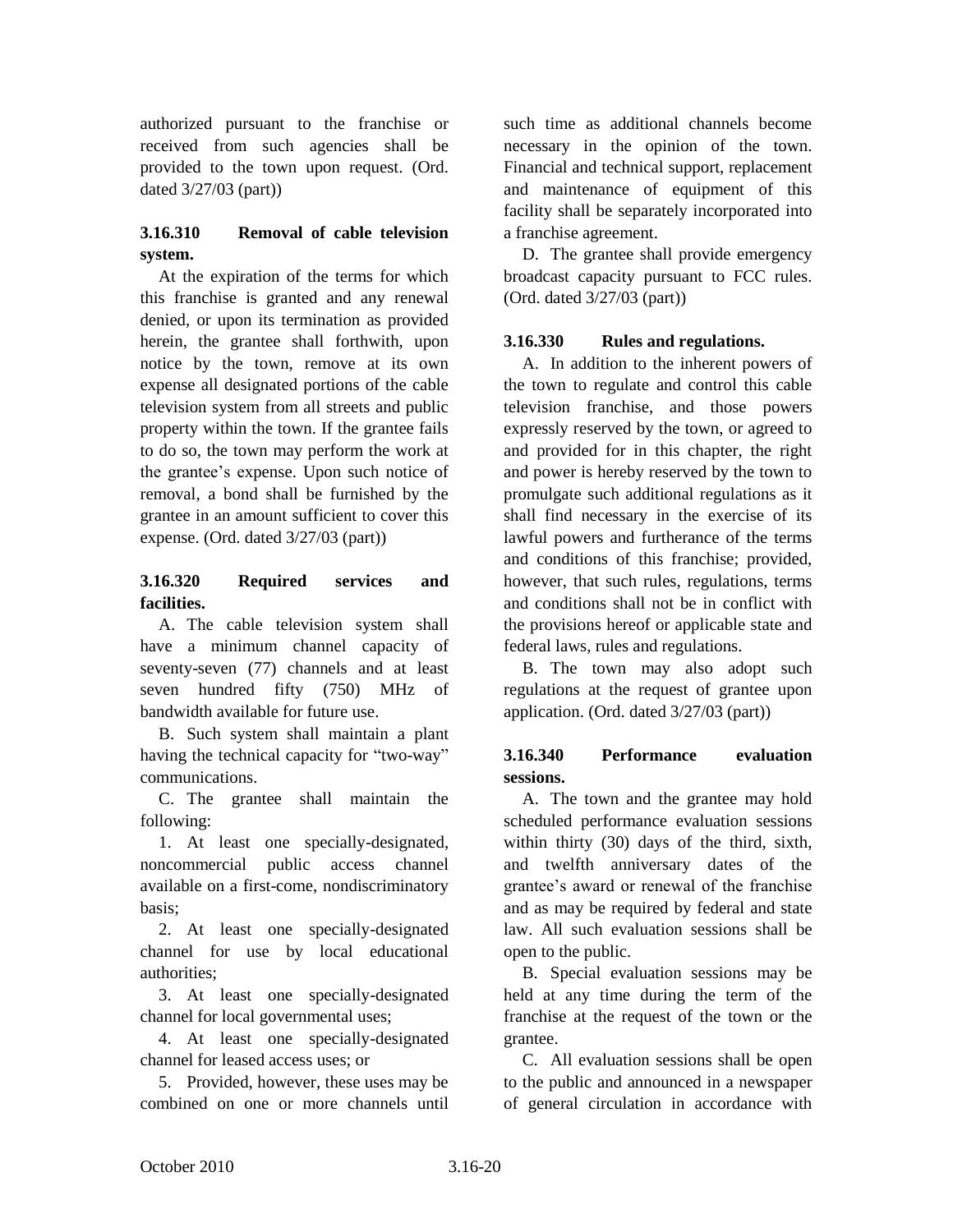legal notice. The grantee shall notify its subscribers of all evaluation sessions by announcements on at least one channel of its system between the hours of seven p.m. and nine p.m., for five consecutive days preceding each session.

D. Topics which may be discussed at any scheduled or special evaluation session may include, but not be limited to, service rate structures; franchise fee, penalties, free or discounted services; application of new technologies; system performance; services provided; programming offered; customer complaints; privacy; amendments to this ordinance; judicial and FCC rulings; line extension policies; and grantee or town rules.

E. Members of the general public may add topics either by working through the negotiating parties or by presenting a petition. If such a petition bears the valid signatures of fifty (50) or more residents of the town, the proposed topic or topics shall be added to the list of topics to be discussed at the evaluation session. (Ord. dated 3/27/03 (part))

#### **3.16.350 Forfeiture and termination.**

A. In addition to all other rights and powers retained by the town under this franchise or otherwise, the town reserves the right to forfeit and terminate the franchise and all rights and privileges of the grantee hereunder in the event of a substantial breach of its terms and conditions. A substantial breach by the grantee shall include, but shall not be limited to the following:

1. Violation of any material provision of the franchise or any material rule, order, regulation or determination of the town made pursuant to the franchise;

2. Attempt to evade any material provision of the franchise or practice any fraud or deceit upon the town or its subscribers or customers;

3. Failure to begin or complete system construction or system extension as provided under Section 3.16.200;

4. Failure to provide the services promised in the grantee's application if any as incorporated herein by Section 3.16.040;

5. Failure to restore service after ninetysix (96) consecutive hours of interrupted service, except when approval of such interruption is obtained from the town; or

6. Material misrepresentation of fact in the application for or negotiation of the franchise.

B. The foregoing shall not constitute a major breach if the violation occurs but is without fault of the grantee or occurs as a result of circumstances beyond its control. The grantee shall not be excused by mere economic hardship nor by misfeasance or malfeasance of its directors, officers or employees.

C. The town may make a written demand that the grantee comply with any such provision, rule, order or determination under or pursuant to this franchise. If the violation by the grantee continues for a period of thirty (30) days following such written demand without written proof that the corrective action has been taken or is being actively and expeditiously pursued, the town may place the issue of termination of the franchise before the town council. The town shall cause to be served upon the grantee, at least twenty (20) days prior to the date of such meeting, a written notice of intent to request such termination and the time and place of the meeting. Public notice shall be given of the meeting and the issue(s) which the council is to consider.

D. The town council shall hear and consider the issue(s) and shall hear any person interested therein and shall determine in its discretion whether or not any violation by the grantee has occurred.

E. If the town council shall determine the violation by the grantee was the fault of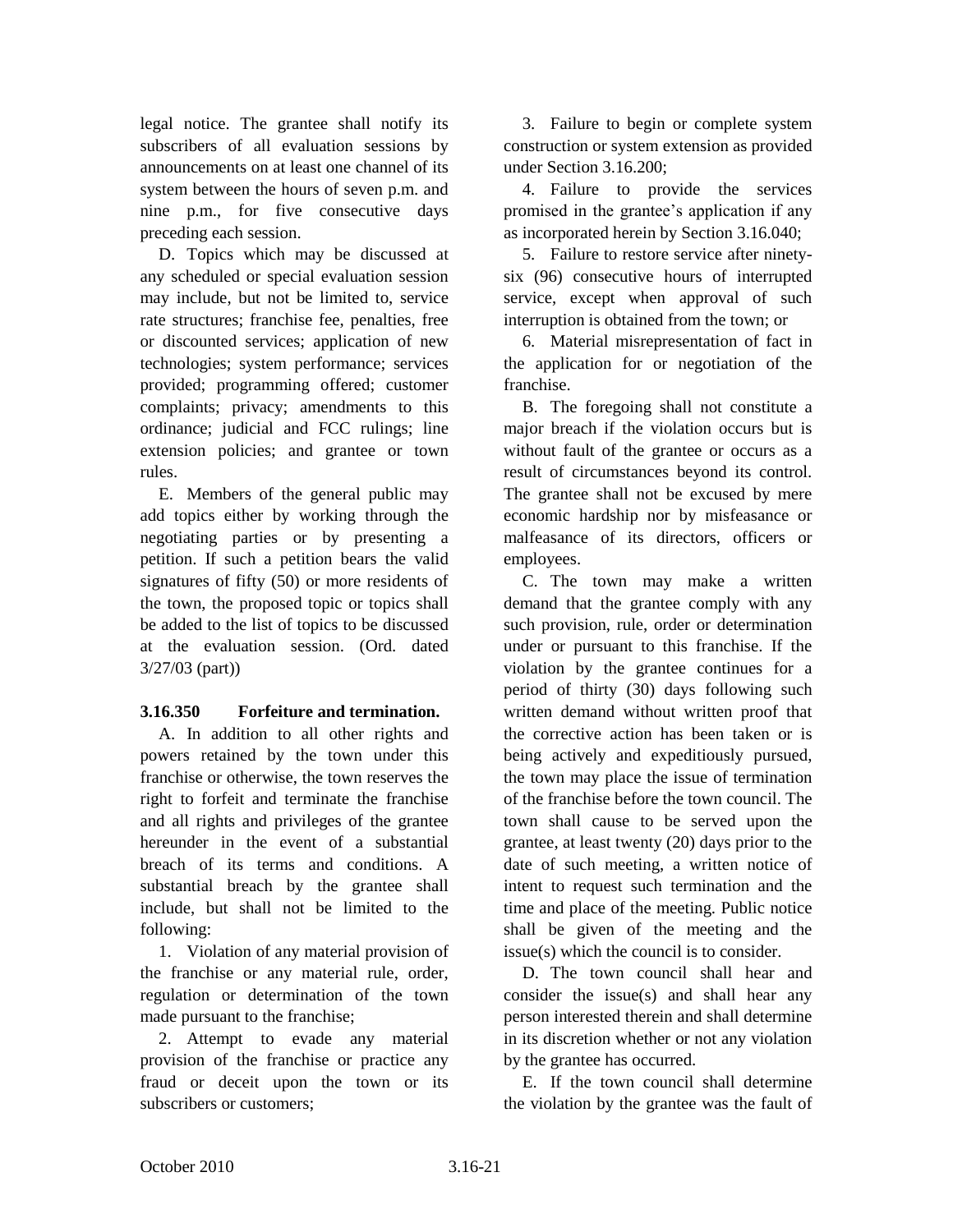the grantee and within its control, the council may, by resolution declare that the franchise of the grantee shall be forfeited and terminated unless there is compliance within such period as the council may fix, such period shall not be less than sixty (60) days, provided no opportunity for compliance need be granted for fraud or misrepresentation.

F. The issue of forfeiture and termination shall automatically be placed upon the council agenda at the expiration of the time set by it for compliance. The council then may terminate the franchise forthwith upon finding that the grantee has failed to achieve compliance or may further extend the period, in its discretion. (Ord. dated 3/27/03 (part))

#### **3.16.360 Foreclosure.**

Upon the foreclosure or other judicial sale of all or a substantial part of the system, or upon the termination of any lease covering all or a substantial part of the system, the grantee shall notify the town of such fact, and such notification shall be treated as a notification that a change in control of the grantee has taken place, and the provisions of this franchise governing the consent of the town to such change in control of the grantee shall apply. (Ord. dated 3/27/03 (part))

#### **3.16.370 Right of acquisition by the town.**

A. Federal regulations as per U.S.C. 537 shall apply to the right of acquisition by the town. In the event that the relevant federal regulations are repealed, the guidelines specified in subsection B below shall apply.

B. Upon the expiration of the term of the franchise and denial of any renewal or upon any other termination thereof as provided in this chapter the town at its election and upon the payment to the grantee of a price equal

to the fair market value shall have the right to purchase and take over the system upon resolution by the town council. If the town has denied the grantee's petition for renewal of its franchise as provided by Section 3.16.070, the town must exercise its option to purchase the system within sixty (60) days of the denial of renewal and at least six months prior to the end of the franchise. Nothing shall prohibit the grantee in the event of the election of the town to purchase the system from requesting the court to set a reasonable bond of the town to secure the purchase price. The grantee shall execute such warranty deeds and other instruments as may be necessary. (Ord. dated 3/27/03 (part))

#### **3.16.380 Receivership.**

The town shall have the right to cancel this franchise one hundred twenty (120) days after the appointment of a receiver, or trustee, to take over and conduct the business of the grantee, whether in receivership, reorganization, bankruptcy or other action or proceeding, unless such receivership or trusteeship shall have been vacated prior to the expiration of one hundred twenty (120) days, or unless:

A. Within one hundred twenty (120) days after his/her election or appointment, such receiver or trustee shall have fully complied with all the provisions of this chapter and remedied all defaults thereunder; and

B. Such receiver or trustee, within the one hundred twenty (120) days, shall have executed an agreement, duly approved by the court having jurisdiction in the premises, whereby such receiver or trustee assumes and agrees to be bound by each and every provision of this chapter and the franchise granted to the grantee. (Ord. dated 3/27/03 (part))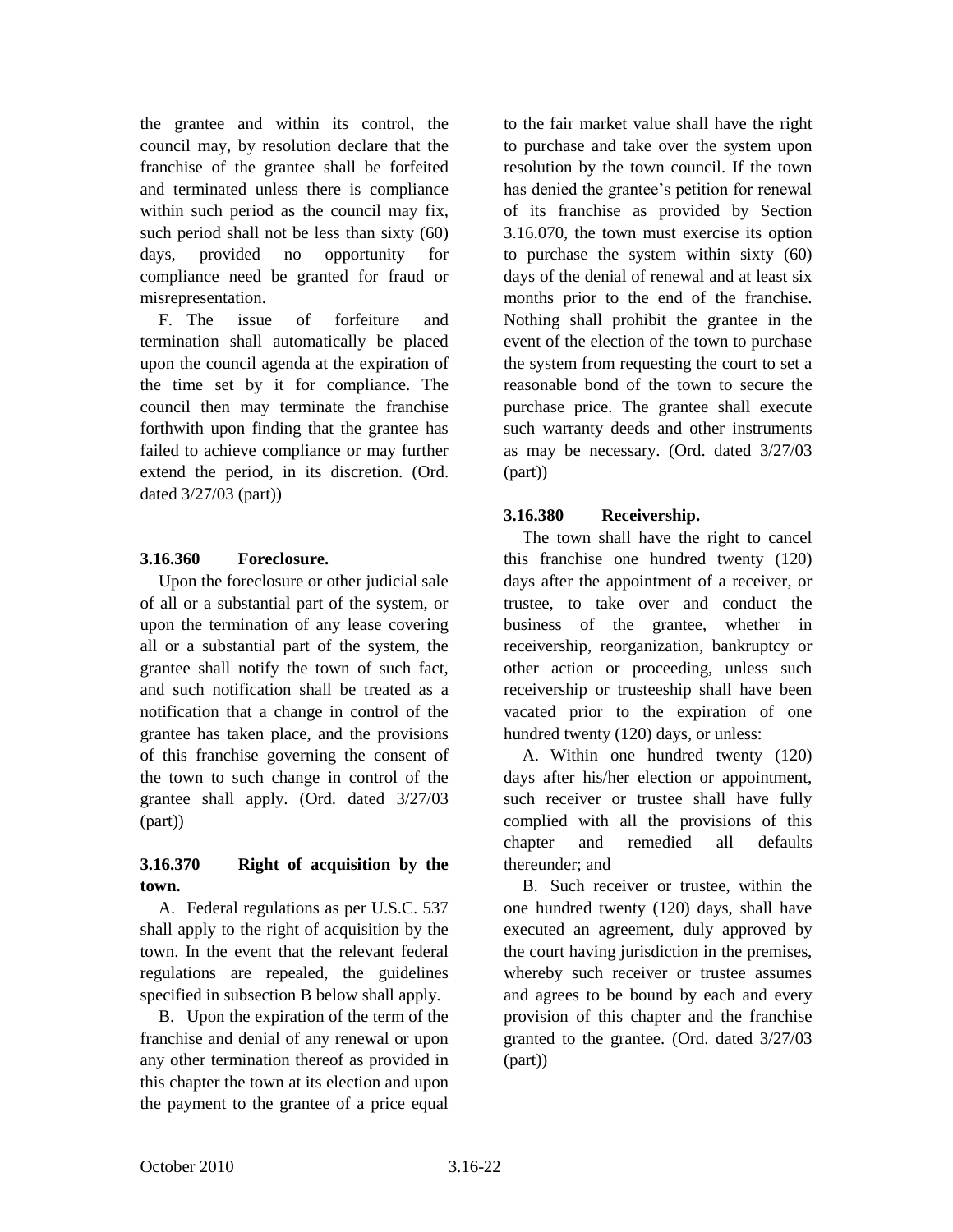## **3.16.390 Compliance with state and federal laws.**

A. Notwithstanding any other provisions of this franchise to the contrary, the grantee shall at all times comply with all laws and regulations of the state and federal government or any administrative agencies thereof; provided, however, if any such state or federal law or regulation shall require the grantee to perform any service, or shall permit the grantee to perform any service, or shall prohibit the grantee from performing any service, in conflict with the terms of this franchise or of any law or regulation of the town, then as soon as possible following knowledge thereof, the grantee shall notify the town of the point of conflict believed to exist between such regulation or law and the laws or regulations of the town or this franchise.

B. If the town determines that a material provision of this chapter is affected by any subsequent action of the state or federal government, the town and the grantee shall negotiate to modify any of the provisions herein to such reasonable extent as may be necessary to carry out the full intent and purpose of this agreement. (Ord. dated 3/27/03 (part))

# **3.16.400 Landlord/tenant.**

A. Interference with Cable Service Prohibited. Neither the owner of any multiple unit residential dwelling nor his agent or representative shall interfere with the right of any tenant or lawful resident thereof to receive cable communication service, cable installation or maintenance from a cable communication grantee regulated by and lawfully operating under a valid and existing franchise issued by the town.

B. Gratuities and Payments to Permit Service Prohibited. Neither the owner of any multiple unit residential dwelling nor his agent or representative shall ask, demand or

receive any payment, service or gratuity in any form as a condition for permitting or cooperating with the installation of a cable communication service to the dwelling unit occupied by a tenant or resident requesting service.

C. Penalties and Charges to Tenants for Service Prohibited. Neither the owner or any multiple unit residential dwelling nor his agent or representative shall penalize, charge or surcharge a tenant or resident or forfeit or threaten to forfeit any right of such tenant or resident, or discriminate in any way against such tenant or resident who requests or receives cable communication service from a grantee operating under a valid and existing cable communication franchise issued by the town.

D. Reselling Service Prohibited. No person shall resell, without the expressed, written consent of both the grantee and the town, any cable service, program or signal transmitted by a cable communication grantee under a franchise issued by the town.

E. Protection of Property Permitted. Nothing in this chapter shall prohibit a person from requiring that cable communication system facilities conform to laws and regulations and reasonable conditions necessary to protect safety, functioning, appearance and value of premises or the convenience and safety of persons or property.

F. Risks Assumed by Grantee. Nothing in this chapter shall prohibit a person from requiring a grantee from agreeing to indemnify the owner, or his agents or representatives for damages or from liability for damages caused by the installation, operation, maintenance or removal of cable communication facilities. (Ord. dated 3/27/03 (part))

# **3.16.410 Applicant's bids for initial franchise.**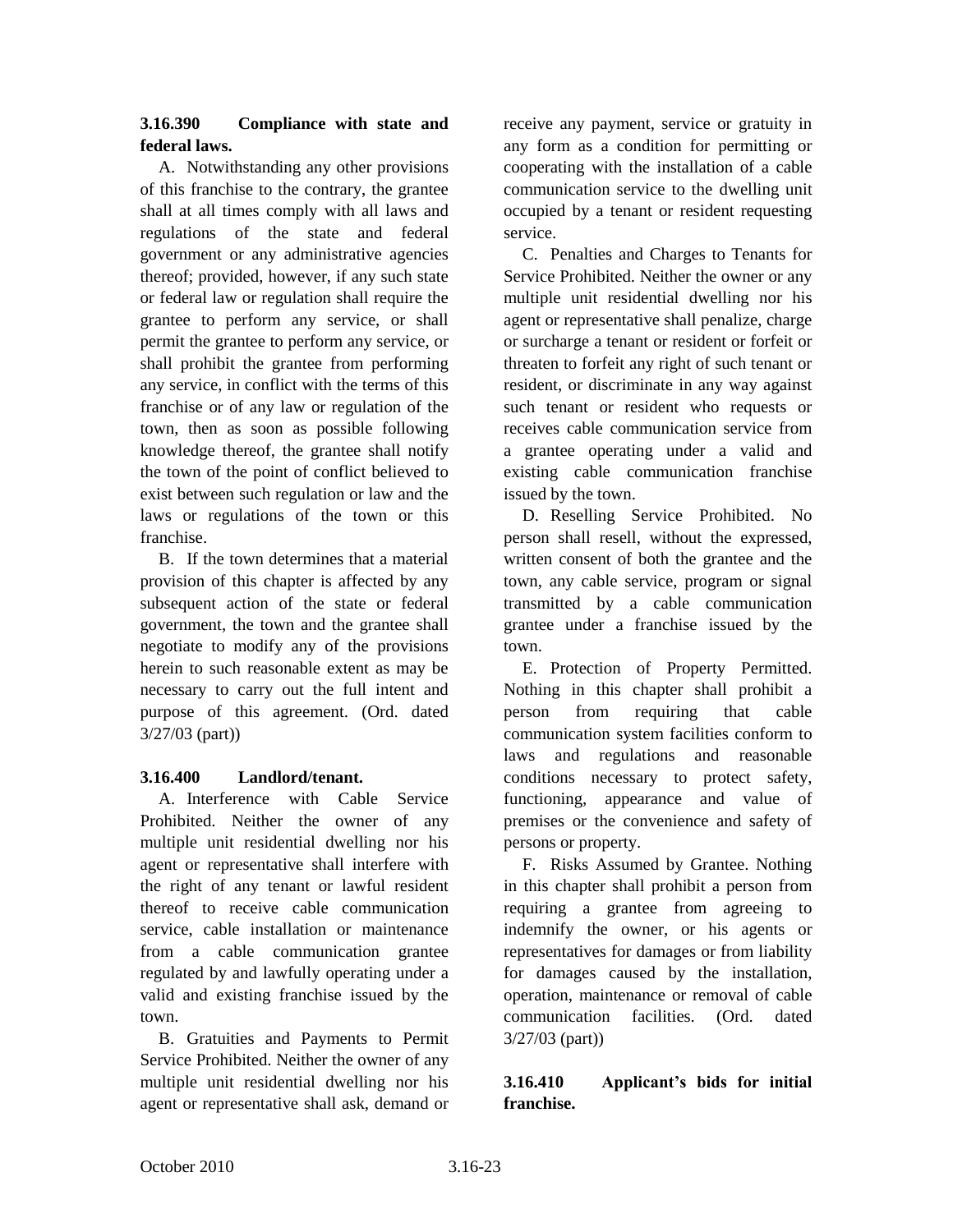A. All bids received by the town from the applicants for an initial franchise will become the sole property of the town.

B. The town reserves the right to reject any and all bids and waive informalities and/or technicalities where the best interest of the town may be served.

C. All questions regarding the meaning or intent of this chapter or application documents shall be submitted to the town in writing. Replies will be issued by addenda mailed or delivered to all parties recorded by the town as having received the application documents. The town reserves the right to make extensions of time for receiving bids as it deems necessary. Questions received less than fourteen (14) days prior to the date for the opening of bids will not be answered. Only replies to questions by written addenda will be binding. All bids must contain an acknowledgment of receipt of all addenda.

D. Bids must be sealed, and submitted at the time and place indicated in the application documents for the public opening. Bids may be modified at any time prior to the opening of the bids, provided that any modifications must be duly executed in the manner that the applicant's bid must be executed. No bid shall be opened or inspected before the public opening.

E. Before submitting a bid, each applicant must:

1. Examine this chapter and the application documents thoroughly;

2. Familiarize himself/herself with local conditions that may in any manner affect performance under the franchise;

3. Familiarize himself/herself with federal, state and local laws, ordinances, rules and regulations affecting performance under the franchise; and

4. Carefully correlate the bid with the requirements of this chapter and the application documents.

F. The town may make such investigations as it deems necessary to determine the ability of the applicant to perform under the franchise, and the applicant shall furnish to the town all such information and data for this purpose as the town may request. The town reserves the right to reject any bid if the evidence submitted by, or investigation of, such applicant fails to satisfy the town that such applicant is properly qualified to carry out the obligations of the franchise and to complete the work contemplated therein. Conditional bids will not be accepted.

G. All bids received shall be placed in a secure depository approved by the town and not opened nor inspected prior to the public opening. (Ord. dated 3/27/03 (part))

## **3.16.420 Financial, contractual, shareholder and system disclosure for initial franchises.**

A. No initial franchise will be granted to any applicant unless all requirements and demands of the town regarding financial, contractual, shareholder and system disclosure have been met.

B. Applicants, including all shareholders and parties with any interest in the applicant, shall fully disclose all agreements and undertakings, whether written or oral, or implied with any person, firm, group, association or corporation with respect to this franchise and the proposed cable television system. The grantee of this franchise shall disclose all other contracts to the town as the contracts are made. This section shall include, but not be limited to, any agreements between local applicants and national companies.

C. Applicants, including all shareholders and parties with any interest in the applicant, shall submit all requested information as provided by the terms of this chapter or the application documents, which are incorporated herein by reference. The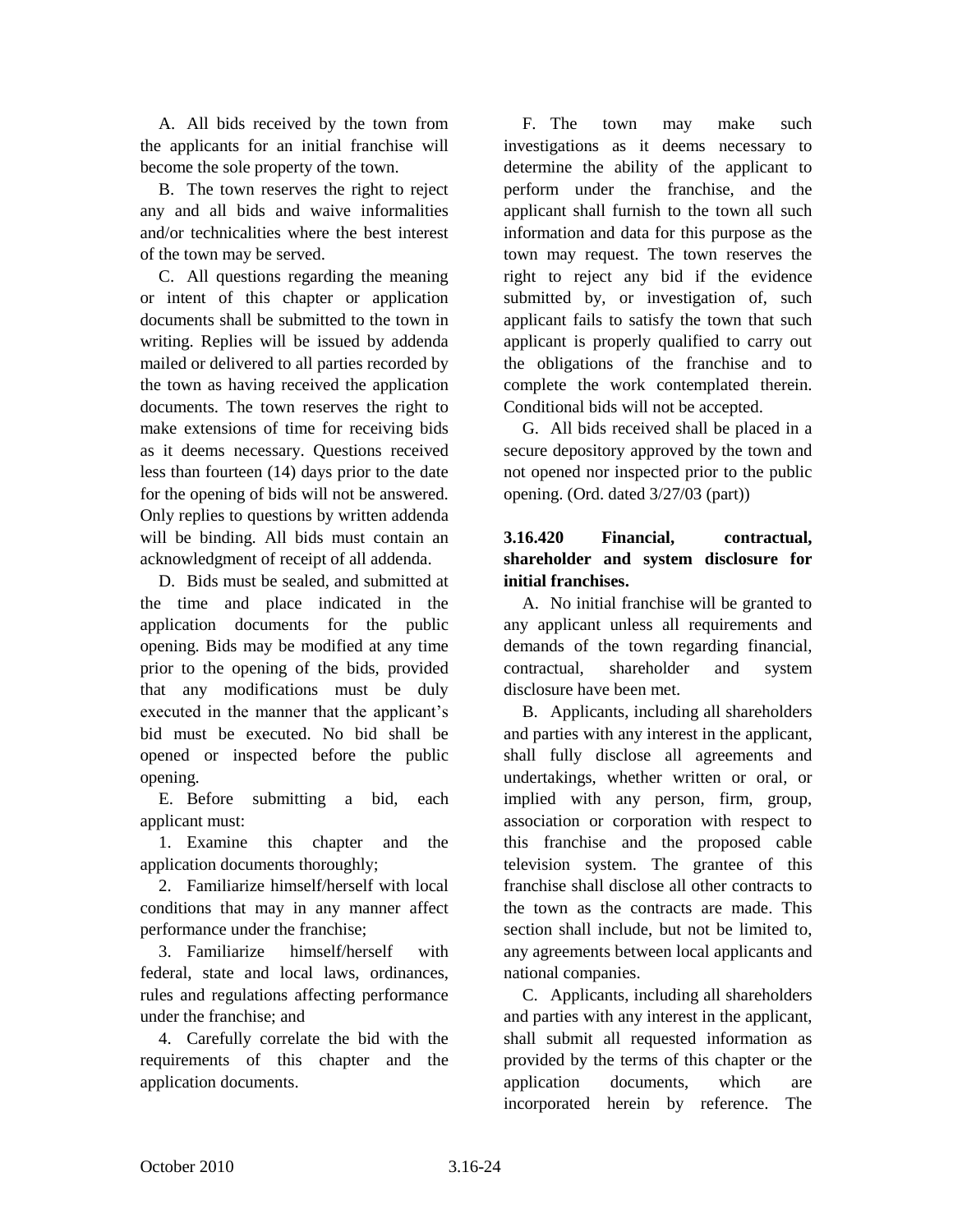requested information must be complete and verified as true by the applicant.

D. Applicants, including all shareholders and parties with any interest in the applicant, shall disclose the numbers of shares of stock, and the holders thereof, and shall include the amount of consideration for each share of stock and the nature of the consideration.

E. Applicants, including all shareholders and parties with any interest in the applicant, shall disclose any information required by the application documents regarding other cable systems in which they hold an interest of any nature, including, but not limited to, the following:

1. Locations of all other franchises and the dates of award for each location;

2. Estimated construction costs and estimated completion dates for each system;

3. Estimated number of miles of construction and number of miles completed in each system as of the date of this application; and

4. Date for completion of construction as promised in the application for each system.

F. Applicants, including all shareholders and parties with any interest in the applicant, shall disclose any information required by the application documents regarding pending applications for other cable systems, including but not limited to, the following:

1. Location of other franchise applications and date of application for each system;

2. Estimated dates of franchise awards;

3. Estimated number of miles of construction; and

4. Estimated construction costs.

(Ord. dated 3/27/03 (part))

# **3.16.430 Theft of services and tampering.**

A. No person may intentionally do any of the following:

1. Obtain or attempt to obtain cable television service from a company by trick, artifice, deception, use of an illegal device or illegal decoder or other fraudulent means with the intent to deprive that company of any or all lawful compensation for rendering each type of service obtained. The intent required for a violation of this subsection may be inferred from the presence on the property and in the actual possession of the defendant of a device not authorized by the cable television company, the major purpose of which is to permit reception of cable television services without payment. This inference is rebutted if the defendant demonstrates that he or she purchased that device for a legitimate use.

2. Give technical assistance or instruction to any person in obtaining or attempting to obtain any cable television service without payment of all lawful compensation to the company providing that service. This subsection does not apply if the defendant demonstrates that the technical assistance or instruction was given or the installation of the connection, descrambler or receiving device was for a legitimate use.

3. Make or maintain a connection, whether physical, electrical, mechanical, acoustical or by other means, with any cables, wires, components or other devices used for the distribution of cable television services for the purpose of distributing cable television service to any other dwelling unit without authority from a cable television company.

4. Make or maintain a connection, whether physical, electrical, mechanical, acoustical or by other means, with any cables, wires, components or other devices used for the distribution of cable television services for the purpose of obtaining cable television service without payment of all lawful compensation to the company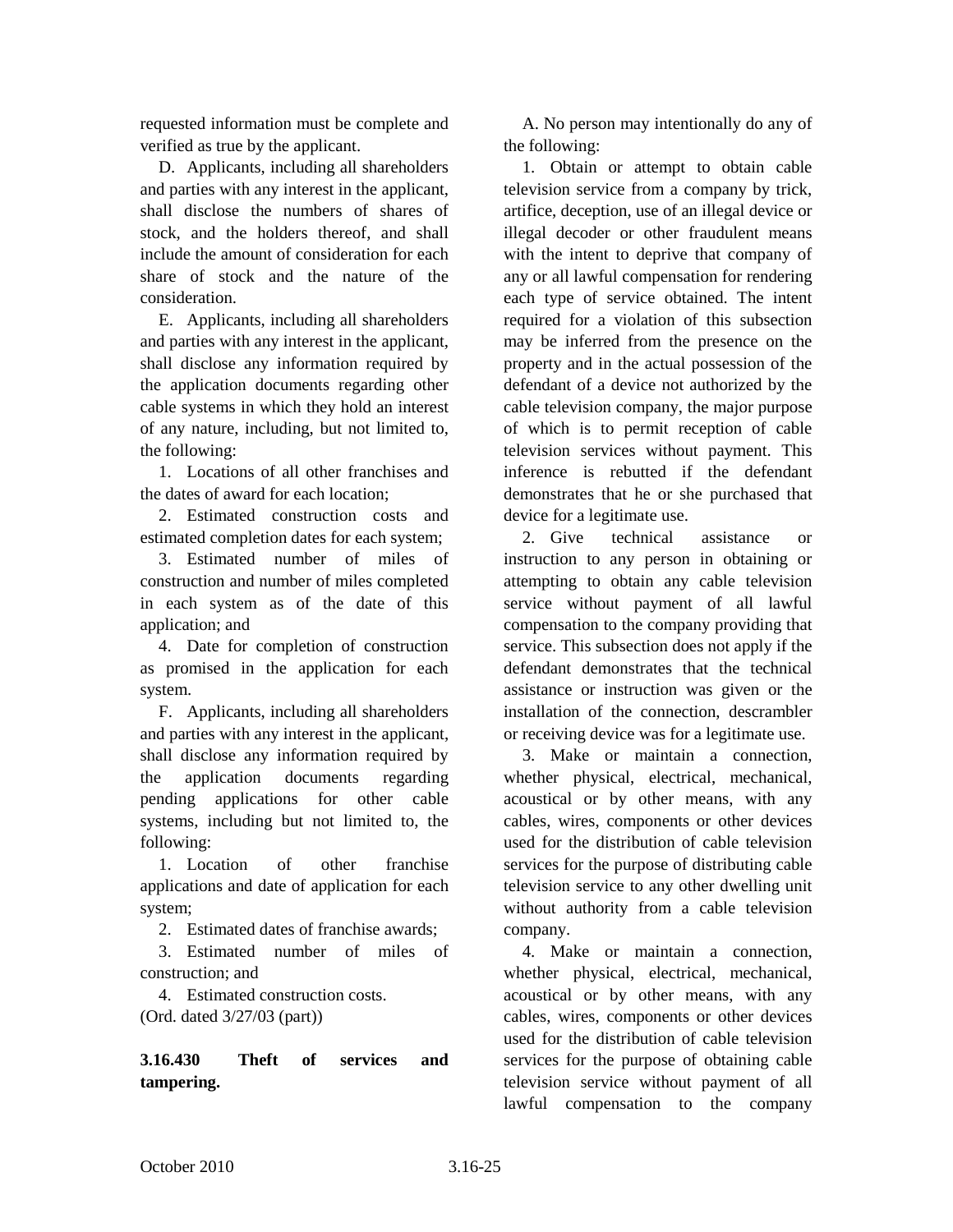providing the service. The intent required for a violation of this subsection may be inferred from proof that the cable service to the defendant's residence or business was connected under a service agreement with the defendant and has been disconnected by the cable television company and that thereafter there exists in fact a connection to the cable system at the defendant's residence or business.

5. Make or maintain any modification or alteration to any device installed with the authorization of a cable television company for the purpose of intercepting or receiving any program or other service carried by that company which that person is not authorized by that company to receive. The intent required for a violation of this subsection may be inferred from proof that, as a matter of standard procedure, the cable television company places written warning labels on its converters or decoders explaining the tampering with the device is a violation of law and the converter or decoder is found to have been tampered with, altered or modified so as to allow the reception or interception of programming carried by the cable television company without authority to do so. The trier of fact may also infer that a converter or decoder has been altered or modified from proof that the cable television company, as a matter of standard procedure, seals the converters or decoders with a label or mechanical device, that the seal was shown to the customer upon delivery of the decoder and that the seal has been removed or broken. The inferences under this subsection are rebutted if the cable television company cannot demonstrate that the intact seal was shown to the customer.

6. Possess without authority any device or printed circuit board designed to receive from a cable television system any cable television programming or services offered for sale over that cable television system, whether or not the programming or services

are encoded, filtered, scrambled or otherwise made unintelligible, or perform or facilitate the performance of any of the acts under subsection 1 through 5 in this section with the intent that device or printed circuit be used to receive that cable television company's services without payment. Intent to violate this subsection for direct or indirect commercial advantage or private financial gain may be inferred from proof of the existence on the property and in the actual possession of the defendant of a device if the totality of circumstances, including quantities or volumes, indicates possession for resale.

7. Manufacture, import into this state, distribute, publish, advertise, sell, lease or offer for sale or lease any device, printed circuit board or any plan or kit for a device or for a printed circuit designed to receive the cable television programming or services offered for sale over a cable television system from a cable television system, whether or not the programming or services are encoded, filtered, scrambled or otherwise made unintelligible, with the intent that the device, printed circuit, plan or kit be used for the reception of that company's services without payment. The intent required for a violation of this subsection may be inferred from proof that the defendant has sold, leased or offered for sale or lease any device, printed circuit board, plan or kit for a device or for a printed circuit board in violation of this subsection and during the course of the transaction for sale or lease the defendant expressly states or implies to the buyer that the product will enable the buyer to obtain cable television service without charge.

B. Civil Liability for Theft of Telecommunications Service (including Cable Television Service.)

1. Any person who incurs injury as a result of a violation of Section 3.16.430 may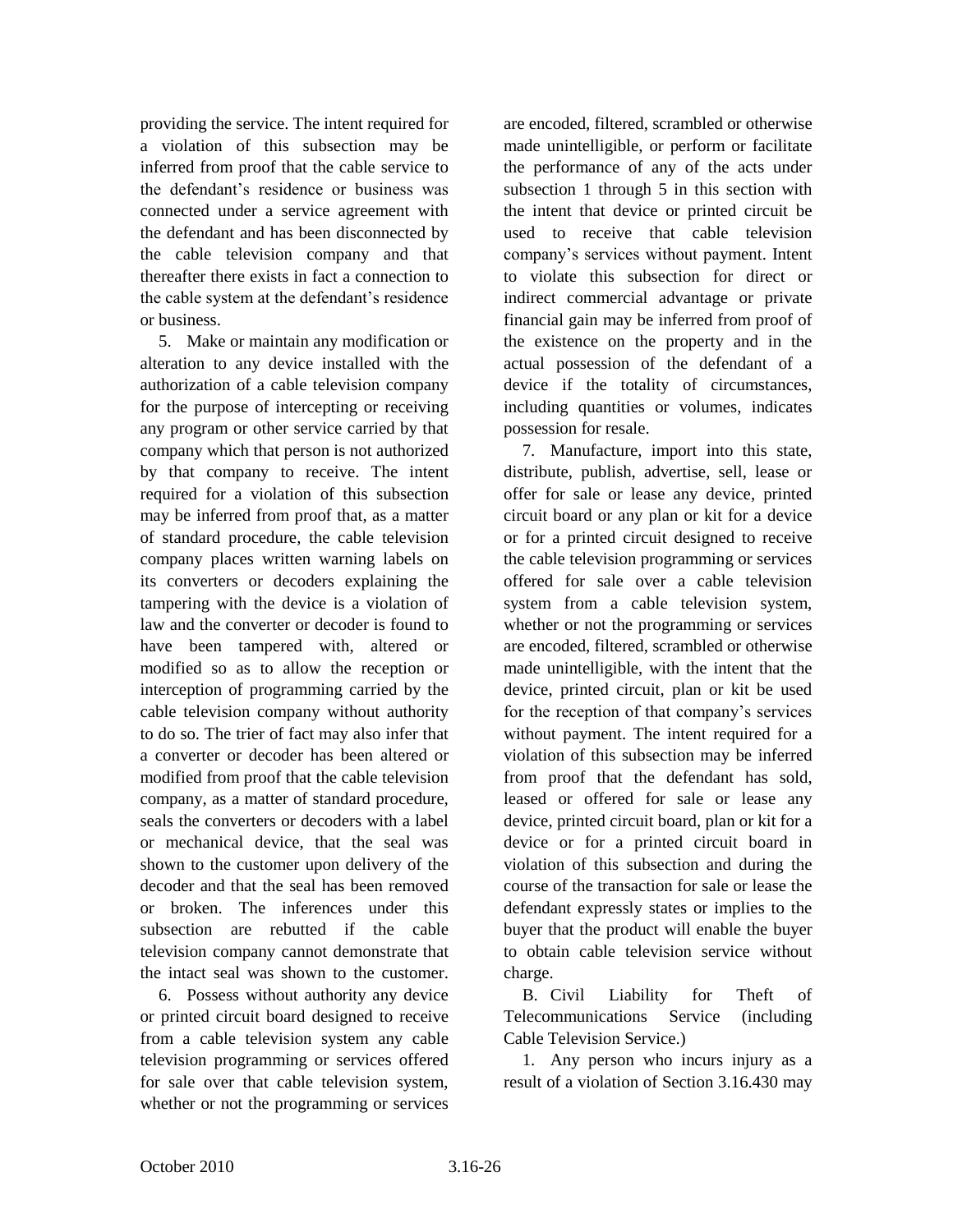bring a civil action against the person who committed the violation.

a. Except as provided in subsection  $(B)(2)$ , if the person who incurs the loss prevails, the court shall grant the prevailing party actual damages, costs and disbursement.

2. If the person who incurs the loss prevails against a person who committed the violation willfully and for the purpose of commercial advantage or prevails against a person who has committed more than one violation of Section 3.16.430, the court shall grant the prevailing party all the following:

a. Except as provided in subsections (B)(2)(e) and (f), not more than ten thousand dollars (\$10,000.00).

b. Actual damages.

c. Any profits of the violators that are attributable to the violation and that are not taken into account in determining the amount of actual damages under subsection  $(B)(2)(b)$ .

d. Notwithstanding the limitations under Sections 799.25 or 814.04, costs, disbursement and reasonable attorney fees.

e. If the court finds that the violation was committed willfully and for the purpose of commercial advantage, the court may increase the amount granted under subsection  $(B)(2)(a)$  not to exceed fifty thousand dollars (\$50,000.00).

f. If the court finds that the violator had no reason to believe that the violator's action constituted a violation of this section, the courts may reduce the amount granted under subsection  $(B)(2)(a)$ .

3. If damages under subsection  $(B)(2)(c)$ are requested, the party who incurred the injury shall have the burden of proving the violator's gross revenue and the violator's deductible expenses and the elements of profit attributable to factors other than the violation.

4. In addition to other remedies available under this section, the courts may

grant the injured party a temporary or permanent injunction. (Ord. dated 3/27/03 (part))

## **3.16.440 Penalties.**

For the violation of any of the following provisions of this franchise, penalties shall be chargeable to the letter of credit or performance bond as applicable as follows and the town may determine the amount of the fine for other violations which are not specified in a sum not to exceed five hundred dollars (\$500.00) for each violation, with each day constituting as separate violation.

A. Failure to furnish, maintain, or offer all cable services to any potential subscriber within the town upon order of the town: Two hundred dollars (\$200.00) per day, per violation, for each day that such failure occurs or continues;

B. Failure to obtain or file evidence of required insurance, construction bond, performance bond, or other required financial security: Two hundred dollars (\$200.00) per day, per violation, for each day such failure occurs or continues;

C. Failure to provide access to data, documents, records, or reports to the town as required by Sections 3.16.190, 3.16.290, 3.16.300 and 3.16.350: Two hundred dollars (\$200.00) per day, per violation, for each day such failure occurs or continues;

D. Failure to comply with applicable construction, operation, or maintenance standards: Three hundred dollars (\$300.00) per day, per violation.

E. Failure to comply with a rate decision or refund order: Five hundred dollars (\$500.00) per day, per violation, for each day such a violation occurs or continues. Grantor may impose any or all of the above enumerated measures against grantee, which shall be in addition to any and all other legal or equitable remedies it has under the franchise or under any applicable law.